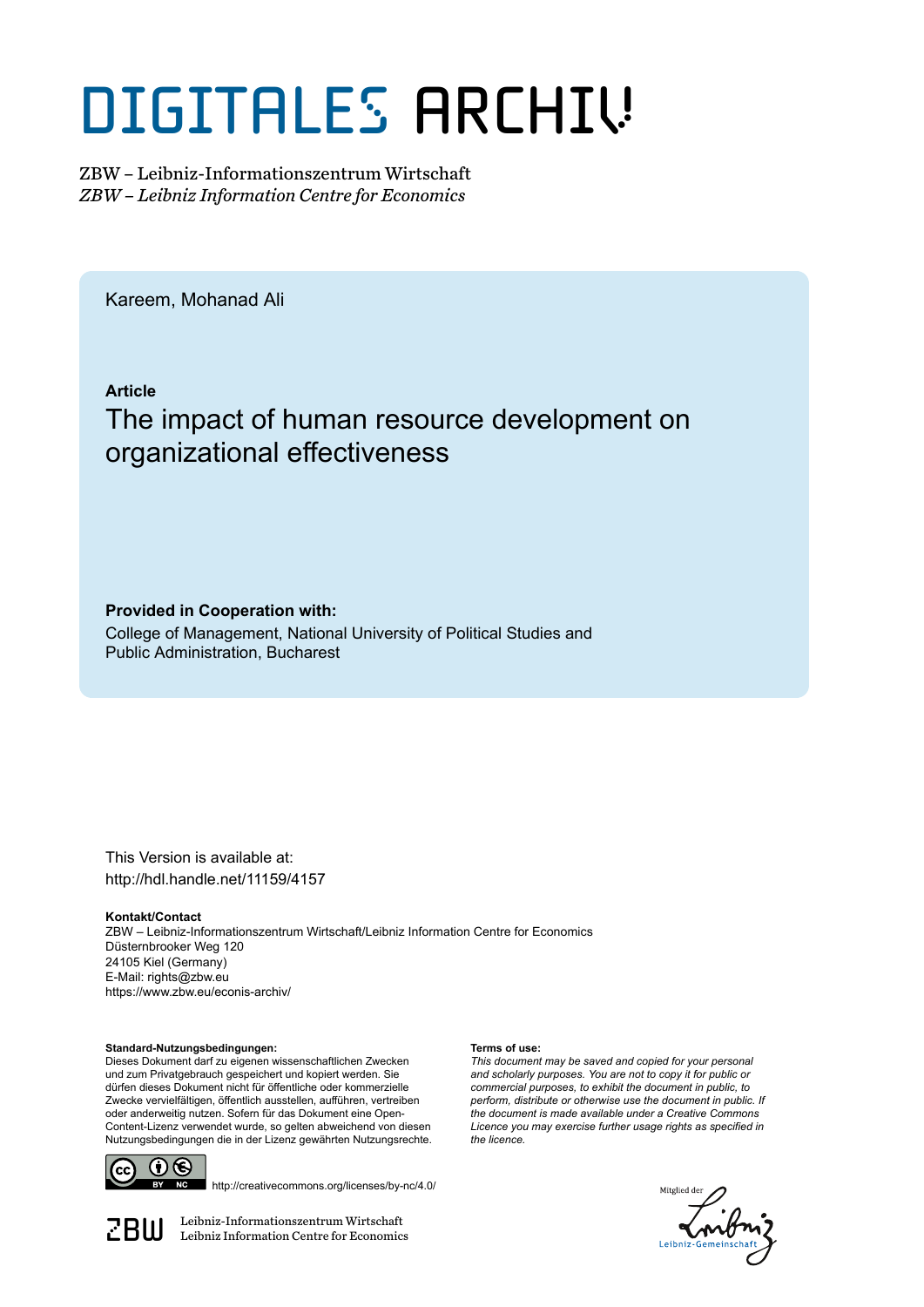# **The Impact of Human Resource Development on Organizational Effectiveness: An Empirical Study**

#### **Mohanad Ali KAREEM**

*Kaposvár University Kaposvár, 7400, HU mohannadali25@gmail.com*

*Abstract. Human resource development is a relatively new area of professional practice and academic study. Over the past two decades, human resource development has become the fastest growing area of management development, due to the great interest of organizations in the face of intense competition and changes in the business environment. Despite this significance of HRD but, there is a lack of empirical researches or studies have specifically dealt with examining how HRD practices effect on organizational effectiveness practically, in universities and institute level. This study tries to address this gap. The main purpose of this study is to investigate the relationships between the practices of human resource development and organizational effectiveness in the Iraqi public universities context. This study adopted the survey method to collect primary data. The survey was created by the google-forms tool, which is commonly used by researchers for collecting data. The web-based questionnaires were distributed through E-mail designed to collect the relevant data from the public universities of Iraq including a number of deans, heads of departments, faculty members and principals of the execution units which seems to provide a corresponding sample for conducting data collecting and analyzing. An online questionnaire was distributed to around 342 employees, out of which 215 complete questionnaires were obtained. For analyzing the data, confirmatory factor analysis (CFA), structural equation modeling (SEM) were used. This study finds that HRD practices such as talent development, training and development, organizational development and career development have a positive and significant impact on organizational effectiveness. This study has confirmed the significance of HRD practices and how they are positively related to organizational effectiveness. The results of this study have the potential to help the decision makers of universities to develop effective HRD practices which will enable them to improve employees' competencies in enhancing organizational effectiveness. Also, this study recommends universities' managers to use effective HRD practices which are aimed at building excellent employees' competencies and increase the integration between human resource development and organizational effectiveness.* 

*Keywords: human resource development; talent development; training and development; organizational development; career development; organizational effectiveness.* 

#### **Introduction**

Human resource development is a relatively new area of professional practice and academic study. Over the past two decades, human resource development has become the fastest growing area of management development, due to the great interest of organizations in the face of intense competition and changes in the business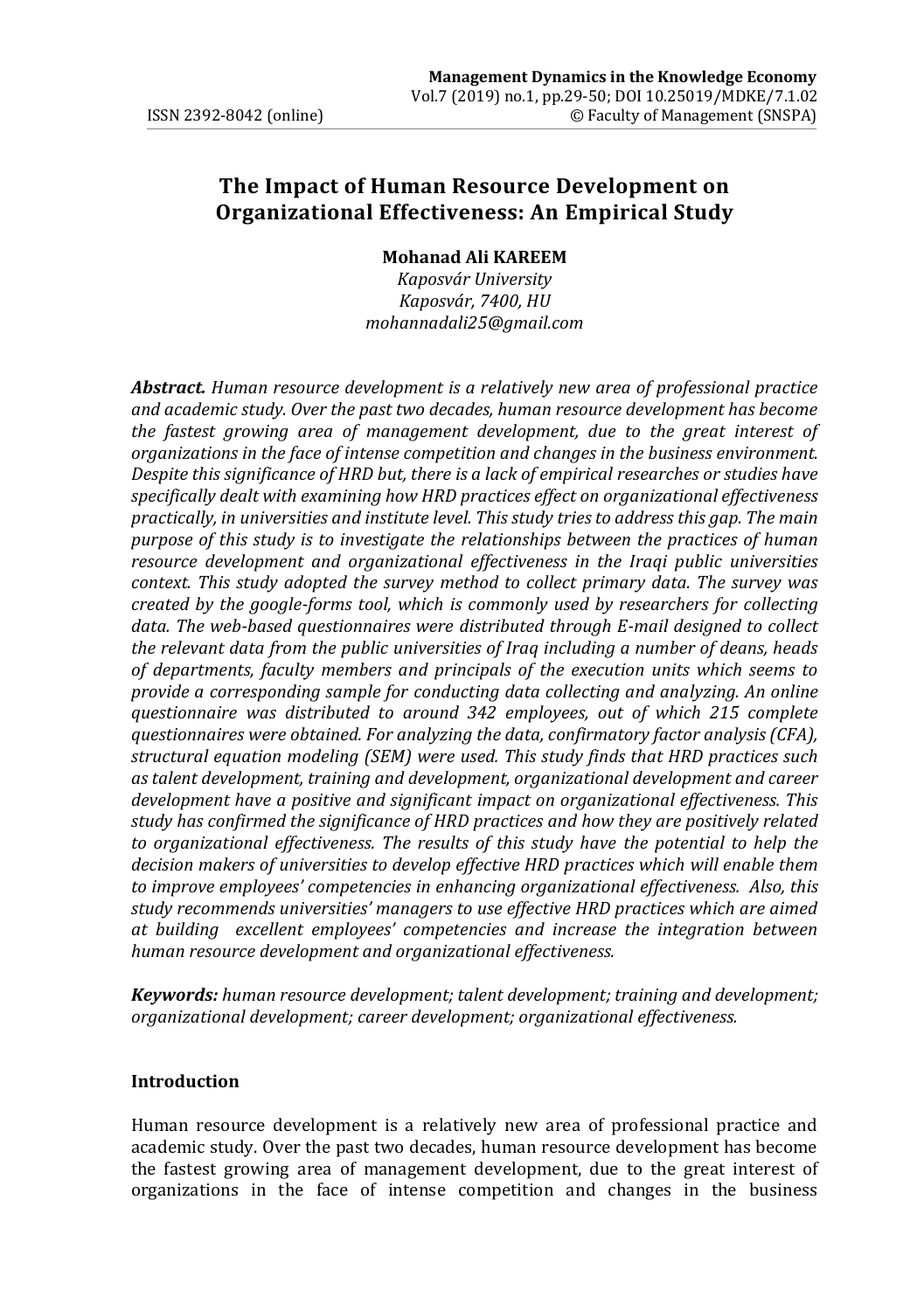*The Impact of Human Resource Development on Organizational Effectiveness: An Empirical Study*

environment (Kareem, 2017). HRD has advanced beyond the narrow view of simply training and has evolved into a more complete approach to learning and developing knowledge at the individual and organizational level (Mittal, 2013). Leonard Nadler (1969) was the first to use the term HRD and he described it as a group of related activities completed in a given time period to produce a behavioral change. HRD can be defined as the process of developing and/or unleashing human expertise through organization development and personnel training and development for the purposes of improving performance (Swanson, 2001). The twenty-first-century challenges such as globalization, technology, and demographic changes have forced the organizations to strive constantly searching for innovative ways to achieving the superior results in terms of efficiency and effectiveness and improving competitiveness with current employees. As a result, the concept of human resource development (HRD) has emerged as a strategy to improve the competence of the employees and for enhancement of organizational effectiveness. The literature and previous studies (Bokeno, 2011; Swanson & Holton, 2009) have confirmed that the success of an organization is extremely based on the skills, knowledge, and experience of its employees, which is a basic product of human resource development capability of that particular organization. Simonds and Pederson (2006) defined HRD as a combination of structured and unstructured learning and performance-based activities which develop individual and organizational competency, capability and capacity to cope with and successfully manage change. Federman (2006) stated that the concept of organizational effectiveness is concerning with issues such as the ability of an organization to access and optimal utilization of resources and consequently achieve its goals. The integrated use of HRD practices such as training and development, organizational development, talent development, and career development play key role in create new competencies, capabilities, and attitude that influence on employee's performance to achieve organizational goals (Collins & Clark, 2003).

In addition to this present study also is modern which tries to meet the need of the higher education sector in Iraq to such studies, for its influential role in society. The fact that this sector has the components of the application of colleges and institutes of government and private colleges. The lack of empirical research and there are no researches or studies have specifically dealt with examining how HRD practices effect on organizational effectiveness practically, in universities and institutes level. This study tries to address this gap.

# *Objectives of the study*

1. To assess the theoretical significance of human resource development and organizational effectiveness which are considered critical factors in the success of the organizations.

2. To examine the impact of human resource development practices on organizational effectiveness.

#### *Research questions*

1. Does talent development positively relate to organizational effectiveness?

2. Do training and development positively relate to organizational effectiveness?

3. Does organizational development positively relate to organizational effectiveness?

4. Does career development positively relate to organizational effectiveness?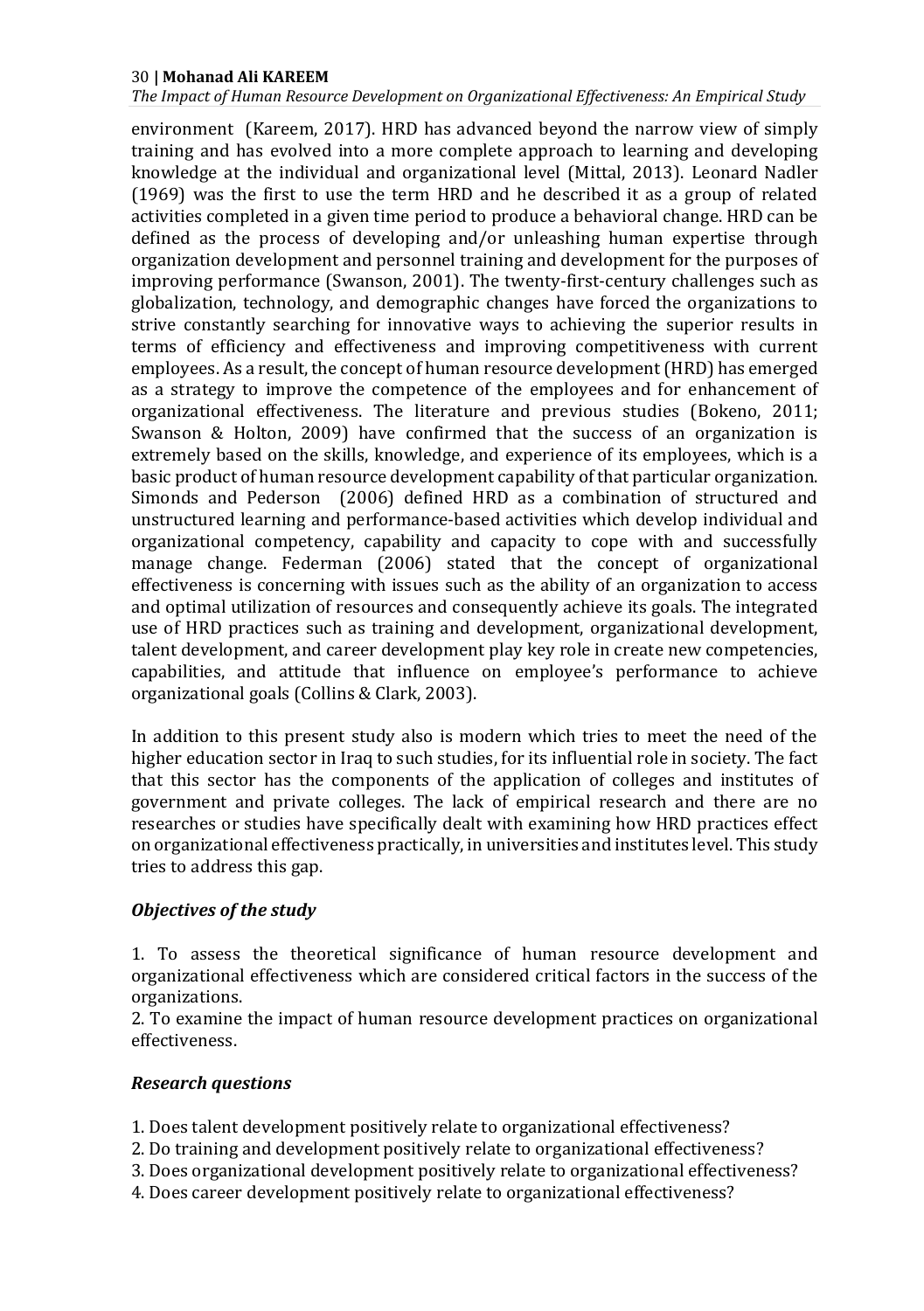# *Research model*

The paper demonstrates the hypothesized research model which proposes that HRD constructs i.e. talent development, training and development, organizational development, and career development have a positive influence on organizational effectiveness. As it is showing in figure (1).



*Figure 1. A proposed research model*

# **Literature review**

# *Human resource development*

The concept of human resource development was introduced in 1969 by Leonard Nadler through their participation in the Miami conference of the American society of training and development. Nadler (1969) states that there had been many scholars and researchers entering the HRD field and they deserved to have a definition of the subject. Lee (2001) and Wang and Swanson (2008) argue that the definition of human resource development has long been challenged to define as it considers as a part filed of the human resources discipline. Ruona (2002) argues that human resource development definitions have been given attention in the literature for more than four decades. There are wide varieties of approaches that researchers attempted to define HRD. Although a universally accepted definition of HRD is non-existent. Human resource development is a relatively new area of professional practice and academic study. Over the past two decades, human resource development has become the fastest growing area of management development, due to the great interest of organizations in the face of intense competition and changes in the business environment (Kareem, 2017). HRD has advanced beyond the narrow view of simply training and has evolved into a more complete approach to learning and developing knowledge at the individual and organizational level (Mittal, 2013). Swanson (2001) defines HRD as the process of developing and/or unleashing human expertise through organization development and personnel training and development for the purposes of improving performance. McLagan and Suhadolnik (1989) define HRD as the integration of training and development, career development, organizational development to improve individual,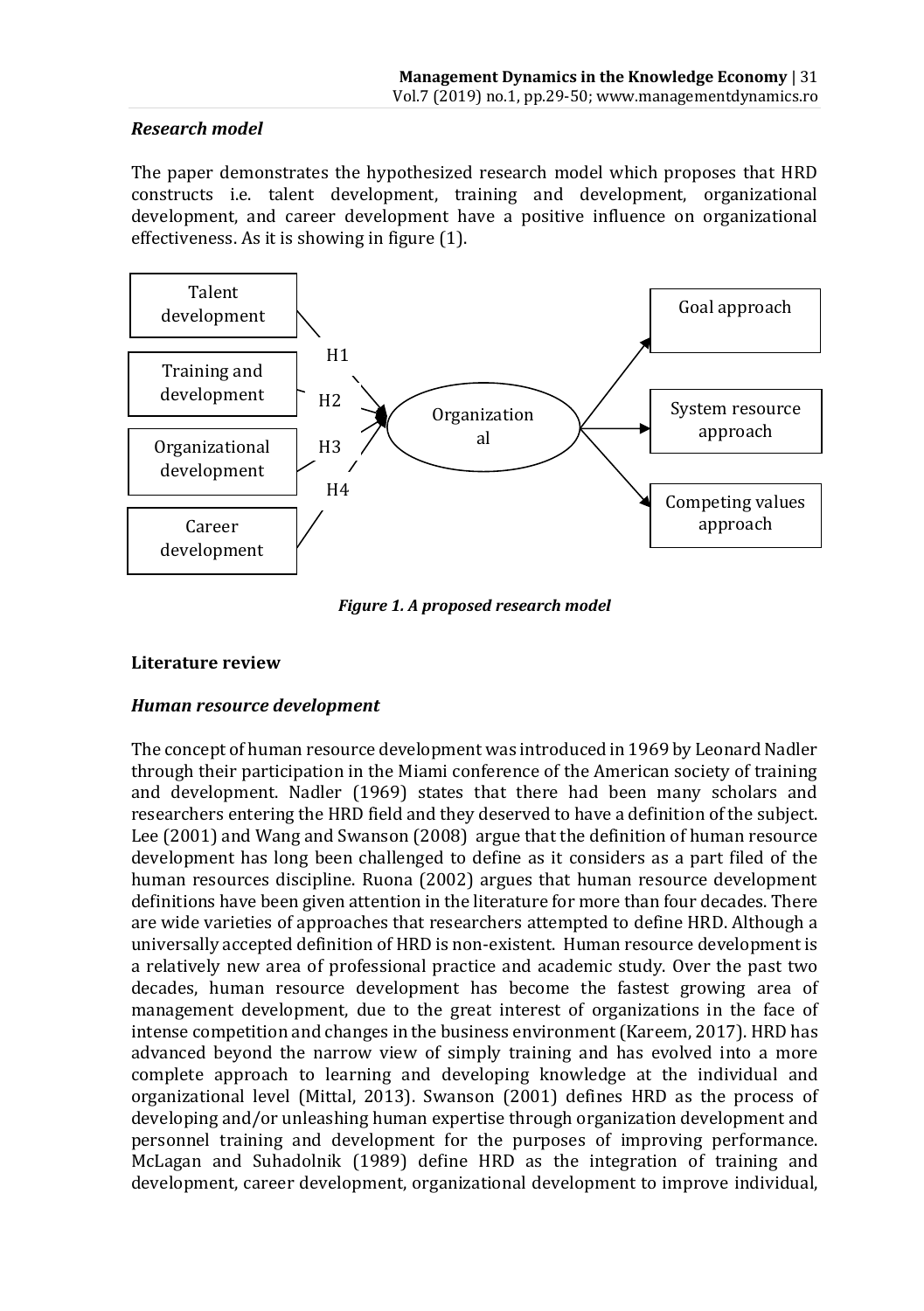*The Impact of Human Resource Development on Organizational Effectiveness: An Empirical Study*

group, and organizational results. Rao (1985) defines HRD as a process that organizations must continuously use to assess the skills, abilities, and knowledge of human capital in order to proactively enable employees to have the required skills to meet the present and future job requirements within the organization. Wang et al. (2017) define HRD as any process or activity that, either initially or over the long term, has the potential to develop adult work-based knowledge, expertise, productivity, and satisfaction, whether for personal or group/team gain, or for the benefit of an organization, community, nation, or, ultimately, the whole of humanity.

As noted that the defining HRD is characterized in difficulty and complexity that reflects the evolving nature of the field. Also, the definition of Human Resource Development is argumentative, it has traditionally been defined in the context of the individual, the work team, or the organization". The different definitions of HRD let to fully understand the term and also to recognize the fact that different sources describe this term in different ways. For the purpose of this study, the following definition of HRD will be used: HRD is a systematic process of educating and acquiring new skills, knowledge, and abilities of individual, group and organizations through the application of talent development, training and development, career development, and organizational development initiatives.

# *Organizational effectiveness*

The effectiveness is a powerful and critical concept of organizations as a result of rapid development and extreme competition for the survival and continuity. Many researchers and scholars (Abu El Khair, 2016; Cameron, 1980; Gold, Malhotra, & Segars, 2001) have strived to find a theory adopted by the organizations to be effective, but the subject of effectiveness is complex and this led to a lot of differences in the definition of the concept and identify the measurements of the organizational effectiveness that may be due to the difficulty of identifying the phenomena surrounding the effectiveness of the organizations. Barnard (1938) is the first researcher who has attempted to provide a definition of organizational effectiveness where he defined the organizational effectiveness is any activity associated with the success of achieving the objective for which this activity was established.

Cameron (1986) argues that in the literature, there is still significant lack of agreement on the definition of this concept.There are wide varieties of approaches that researchers attempted to define organizational effectiveness as (Georgopoulos & Tannenbaum, 1957) define organizational effectiveness as the extent to which an organization as a social system, given specific resources and means, accomplishes its objectives without incapacitating its means and resources and without placing undue strain upon its members. Daft (1992) states that OE is the ability of the organization to invest its environment in acquiring or obtaining scarce and valuable resources for its functioning. Roy and Dugal (2005) argue that OE is the net satisfaction of all constituents in the process of gathering and transferring inputs into outputs in an efficient manner. Tabeel (2013) defines OE as the ability of the organization to achieve its objectives under the specified resources available through achieving job satisfaction and ensuring the survival and development of the institution.

In this context, the researcher defines the organizational effectiveness as the ability of an organization to achieve its goals, stability, productivity of the organization, adapt to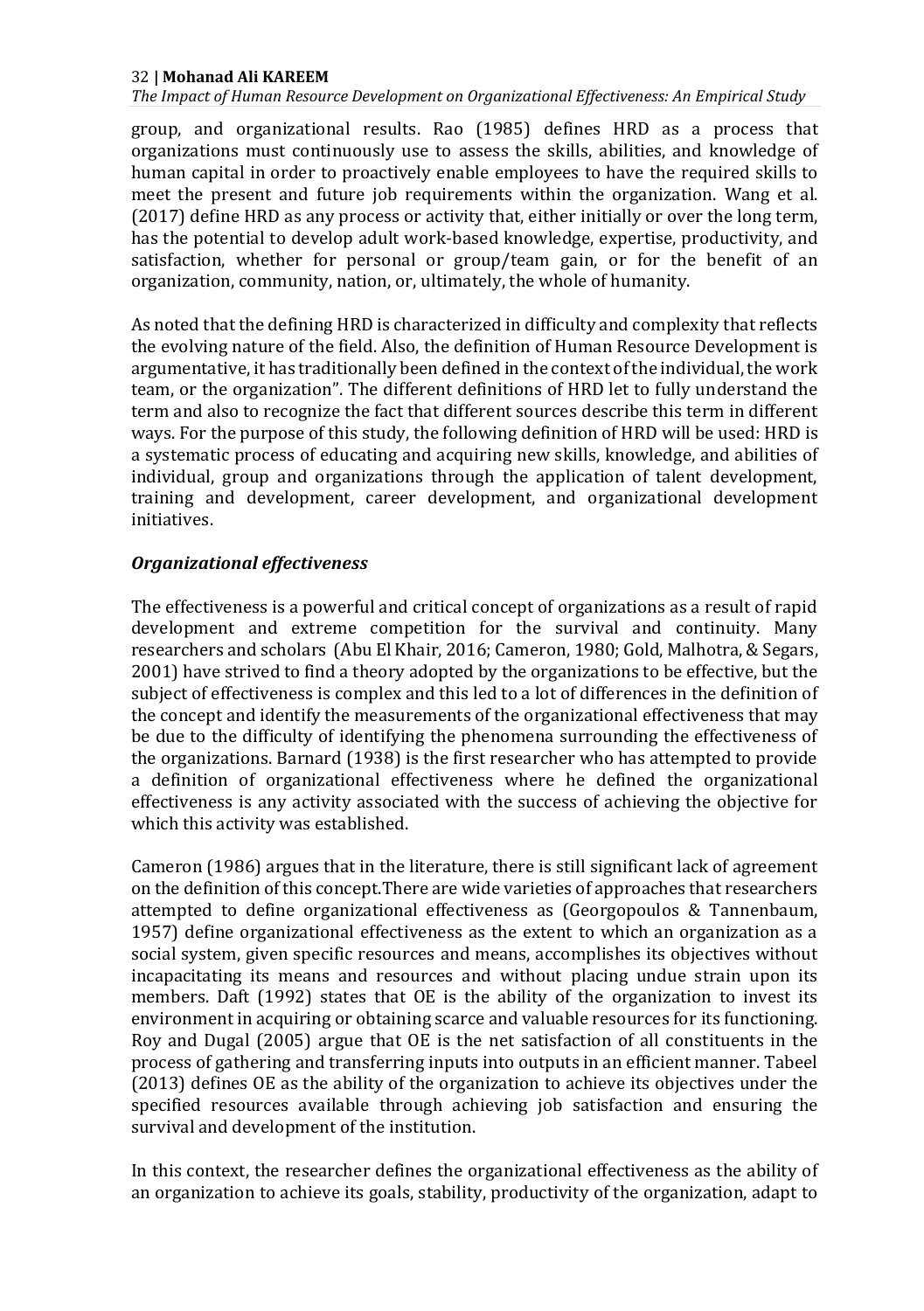the changing business environment, workforce development, and optimal utilization of resources. Cameron (1980) states that the evaluating of organizational effectiveness requires selecting the appropriate criteria. The literature and scholars have developed varieties of models to indicate and measure the organizational effectiveness such as (Shah, 2016) in his study proposed six indicators to measure the organizational effectiveness are: motivation, organizational commitment, organizational attachment, organizational innovation, consensus and job involvement. Kaur (2013) proposed four indicators to measure the organizational effectiveness: production, efficiency, satisfaction, and organizational development. Gold et al. (2001) state the dimensions of organizational effectiveness include innovation, coordination, and rapid commercialization of new products.

#### *Organizational effectiveness approaches*

Balduck and Buelens (2008), as well as Shoo (2016) argue that organizational effectiveness can't be measured by a single approach only, as it is a multi-approach concept. In the literature, there are four key approaches for measurement of organizational effectiveness: goal approach; system resource approach; strategic constituency approach; and competing values approach.

#### *Goal approach*

In light of this approach, the effectiveness of the organization is seen to the extent that the organization achieves its objectives. This approach is based on the basic idea that all organizations have a number of goals and become criteria for measuring effectiveness. This approach focuses on the objectives that the organization is trying to achieve and an attempt to guess the extent to which these goals are achieved (Lee, 2006; Robbins, 2003).

#### *System resource approach*

This approach focuses on the organization's ability to exploit its environment to obtain scarce and valuable resources, for the purpose of using it effectively to achieve the goals set and to maintain balance and stability (Cameron, 1978). Wolfe and Putler (2002) and Banat (2002) state that the effectiveness of the organization in this approach is primarily related to the extent to which that organization is able to obtain or to attract the necessary resources to ensure its sustainability and maintain its survival. The higher organization's performance in the process of obtaining the necessary resources from the external environment, it leads to efficiency. So, OE its ability to collect the best sources from the external environment, thus focusing on inputs (resource mobilization) as a basic measure of effectiveness rather than output.

#### *Competing values approach*

This approach assumes that there are no ideal criteria for measuring organizational effectiveness so. organizations can be evaluated in different ways depends on the personal values of the evaluators (Quinn & Rohrbaugh, 1981). Also, Robbins (1990) states that this approach assumes that people within the organization have goals may be based on personal values, preferences, and interests and therefore cannot arrive at a consensus on which goals take precedence over others. Campbell (1977) proposes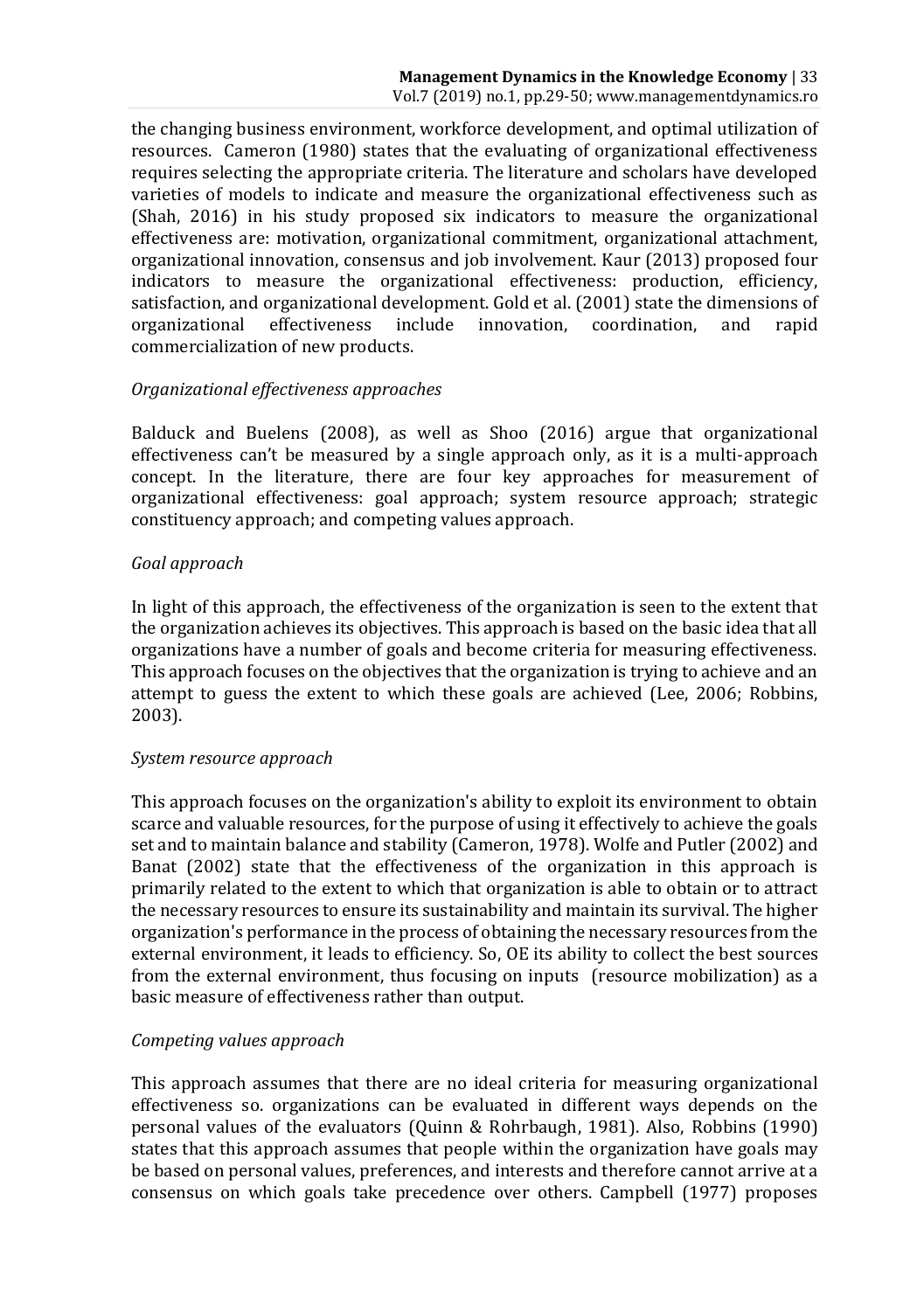*The Impact of Human Resource Development on Organizational Effectiveness: An Empirical Study*

seventeen variables of competing values approach of organizational effectiveness and linked together to create three basic sets of competing values. Quinn and Rohrbaugh (1981) provide the three competing values. The first set of values is to deal with flexibility versus control. The second values are to deal with people versus the organization and, the third set of values is to deal with means versus ends. For the purpose of this study, the researcher designed three approaches to measure the organizational effectiveness based on some literature such as (Abu El Khair, 2016; Banat, 2002; Gold et al., 2000; Rahman, Ng, Sambassivan, & Wong, 2013). First, goal approach measures the extent to which, the organization is effective in achieving its stated goals. Second, system resource approach measures the ability of the organization to acquire necessary resources from its environments. Third, a competing values approach measures the organization's ability to adaptation to the changing business environment and emphasis on optimization of resources, stability, and flexibility.

#### **Human resource development contributions to organizational effectiveness**

Several researchers and scholars of human resource development tried to examine and highlight the relationship between human resource development and organizational performance and effectiveness. Otoo and Mishra (2018) explore the influence of human resource development practices on organizational effectiveness by considering the role of employee competencies. He found out that HRD practices have an impact on employee competencies in enhancing organizational effectiveness. Shoo (2016) examines the impact of human resource development interventions on organizational effectiveness by means of employee competencies. He stated that HRD interventions have a significant impact on the building of employee competencies which are positively improving organizational effectiveness. Alagaraja, Cumberland, and Choi (2015) investigate the effects of human resource development contributions on organizational performance. Both types of HRD contributions strategic value and transaction effectiveness significantly enhanced organizational performance. Alagaraja (2014) states that both HRD and HRM have a critical contribution to the development, furthering of knowledge, and application of theories in improving HR service delivery and its impact on organizational performance. Alagaraja (2013) argues that the significance and power of human resource development based on its ability to engage and respond to stakeholder expectations and involvement in organizational change efforts. Nilsson and Ellstrom (2012) state that human resources development strategies in an organization play a key role in improving employees' competencies that contribute, in aggregate to organizational performance.

#### *Components of human resource development*

The literature and scholars have developed varieties of components to indicate the HRD. Hassan (2007), and Potnuru and Sahoo (2016) argue that HRD has three elements i.e. training and development, organizational development, and career development. Tomé

(2011) states that HRD has four elements such as training and development, organizational development, and career development and performance development. The varieties of components of HRD allow researchers the flexibility to explore and identify specific constructs and variables on different aspects of shaping and skilling for scholarly inquiries. This study examines the effect of four HRD practices: talent development, training and development, organizational development and career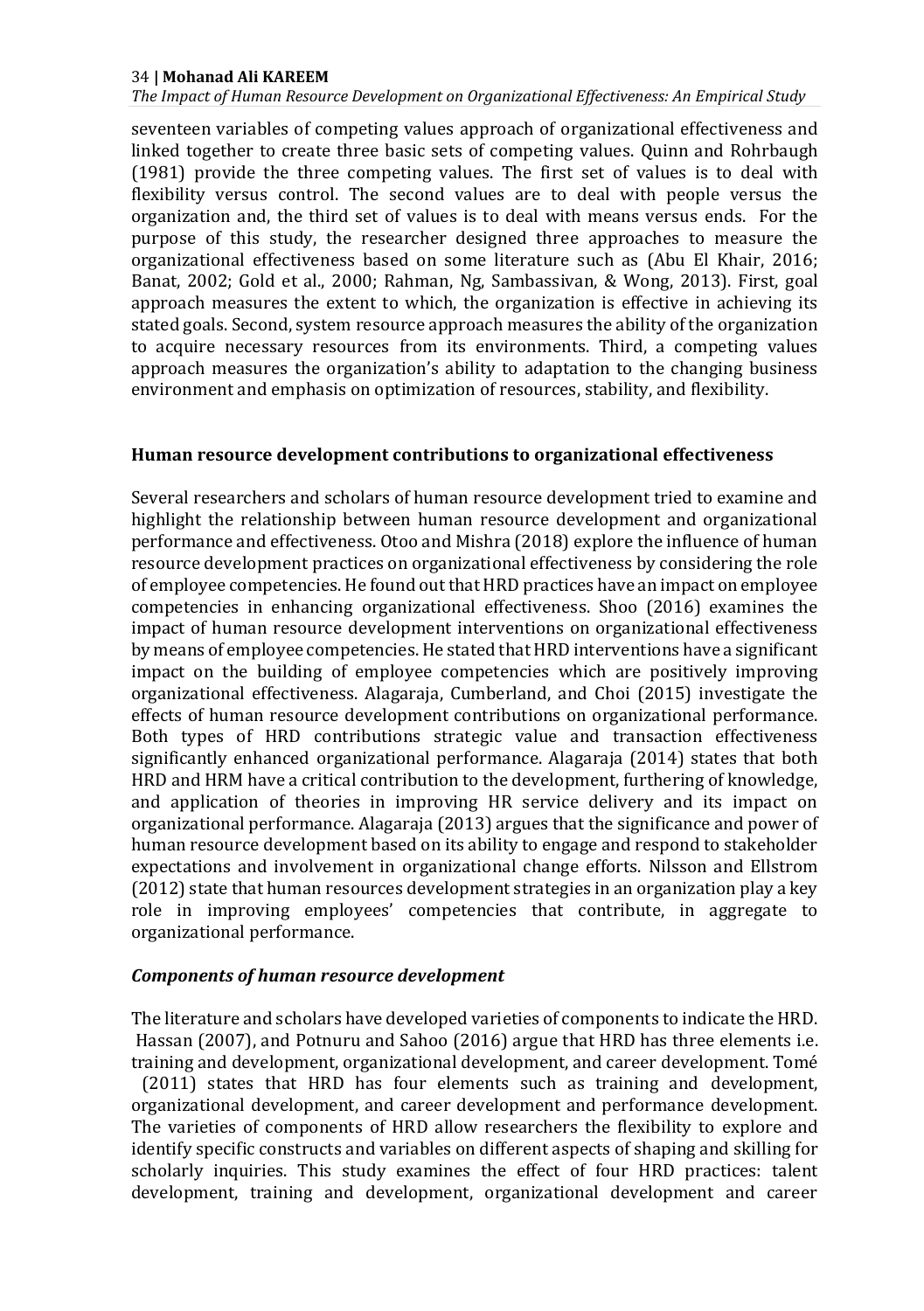development on organizational effectiveness. For the purpose of testing the demonstrated hypotheses H1, H2, H3 and H4 which are discussed below.

# *Talent development and organizational effectiveness*

Talent management and talent development have been increased as important to the success of organizations. As results in globalization, mobile workforce, and empowered workforce. Talent professionals today work in a dynamic environment that requires developing of talent strategy if the organization wants to increase the potential of its workforce (Fitzgerald, 2014). Employee talent development is one of the challenges that has become a potential main source of competitive advantage and sustainability. It is significant for the organization and plays a key role in identifying and encouraging their workforce who have the capability and potential (Ingham, 2006). Gallardo-Gallardo, Dries, and González-Cruz (2013) state that talent can be demonstrated as a concept of natural ability, mastery, commitment, and fit, which are evident as innate abilities, acquired skills, knowledge, and attitudes whereby better outcome can be achieved. According to Annakis, Dass, and Isa (2014) talent development is a systematical process of developing and integrating new workers, developing and retaining current workers, and attracting highly skilled workers to work for a company and it's beneficial to the organization. Lewis and Heckman's (2006) state that talent development is a collection of practices of human resource department within the organization which are concerning with rewarding, sourcing and developing the talent of the employee. According to Jantan, Hamdan, and Othman (2009), talent management can be defined as a consequence to ensure the right person is in the right job; process to ensure leadership continuity in key positions and encourage individual advancement, and decision to manage supply, demand, and flow of talent through a human capital engine.In this context, the researcher defines talent development as a systematic process of attraction, identification, development, and retention of those individuals with high potential who are of particular value to an organization. Based on the above discussion, the first hypothesis can be derived as follows:

# *H1: Talent development has a positive influence on organizational effectiveness.*

#### *Training and development and organizational effectiveness*

Training and deployment play a key role in the achievement of an organizational goal through integrating the interests of the organization and the workforce. Nowadays training and development is a very significant factor in the business world because it enhances the efficiency and the effectiveness of both employees and the organization (Ghafoor Khan, Khan, & Khan, 2011). Noe (2001) states that organizations that adopt training and development practices are able to retain their customers, suppliers, employees, shareholders, and other stakeholders in the long run as they are deemed more trustworthy and better custodians of the interests of the various stakeholders. Biswas (2012) argues that training and development is fundamental for the superior performance of employees, improvement of employees' ability to adapt to the changing and challenging business environment and technology for better performance, increase employees' knowledge and ability to develop creative and problem-solving skills.Training and development is a part of the human resource development function. Training and development have an important role to address the gap between current performance and expected future performance of the employees (Weil & Woodall,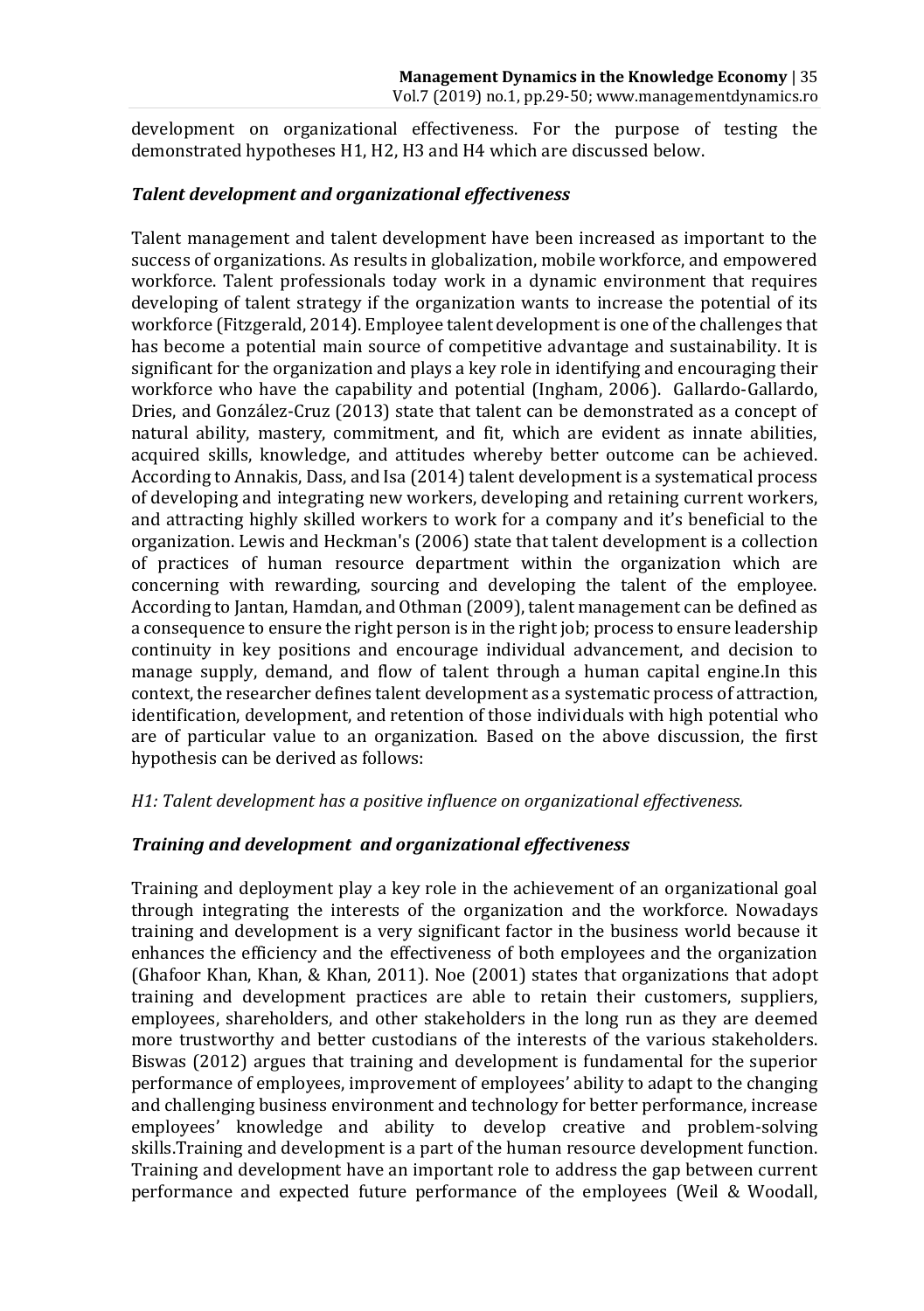*The Impact of Human Resource Development on Organizational Effectiveness: An Empirical Study*

2005). Sims (2002) states that training focuses on current jobs while development makes employees for possible future jobs. Essentially, the training and development aims to enhance the organization's overall goal. Armstrong (2003) defines the training and development is a systematic process designed by the organization to improve the current and future employee performance by increasing an employee's skills, knowledge and ability to perform through learning activities, changing the employee's attitude and behavior.

In this context, the training and development is a systematic process of increasing an employee's ability to perform through learning and changing the employee's attitude and behavior and improving their skills and knowledge in order to enable the organization to achieve its strategic objectives. Human resources departments should pay efforts to the training and development programs to their organizational success. Also, training programs may be led to improved profitability, positive attitudes toward profit orientation, improve the job knowledge, ability, and skills at all levels of the organization, motivate the employees and engage them with organizational goals. Based on the above contribution, the second hypothesis can be derived as follows:

#### *H2: Training and development have a positive influence on organizational effectiveness.*

# *Organizational development and organizational effectiveness*

In today's rapidly changing business environment and global competition, organizations are facing difficulties in operating at an optimum level. Hence, the emergence of organizational development as today's changing environment in order to compete, survival and perform a wide range of activities in adapt to environmental changes (Roodposhti, 2007). Azari (2014) state that organizational development is a systematic use of behavioral science to develop the planned progress, improve, and emphasis on strategies, structures, and organizational processes for improvement of organizational effectiveness. According to Dobrai and Farkas (2015), organizational development is a planned wide-range effort, that includes the organization as a whole, and it aims to enhance effectiveness and sustainability of the organization through imperative planning into organizational processes. Al-aldaeja (2016) argues that organizational development is a comprehensive and integrated concept that is used to address the insufficiency and ineffectiveness of the organization. It is a planned effort to change the attitudes, culture, values of individual and collective work, leadership, organizational structure technology, and decision-making. It is also an institution-based approach as a whole system, provides adaptation to the changes in the environment. Omayan (2005) stated that organizational development is a long-term effort to improve the organization's capacity to solve problems and renew its operations through comprehensive development of the Organization's climate, with particular emphasis on increasing the effectiveness of its workforce by using human resource development practices.In this context, the researcher defines organizational development as is a system-wide application is designed to develop the employees through changing their values, skills, and behavior, as well as change the used technology and organizational structure. Based on the above discussion, the third hypothesis can be derived as follows:

*H3: Organizational development has a positive influence on organizational effectiveness.*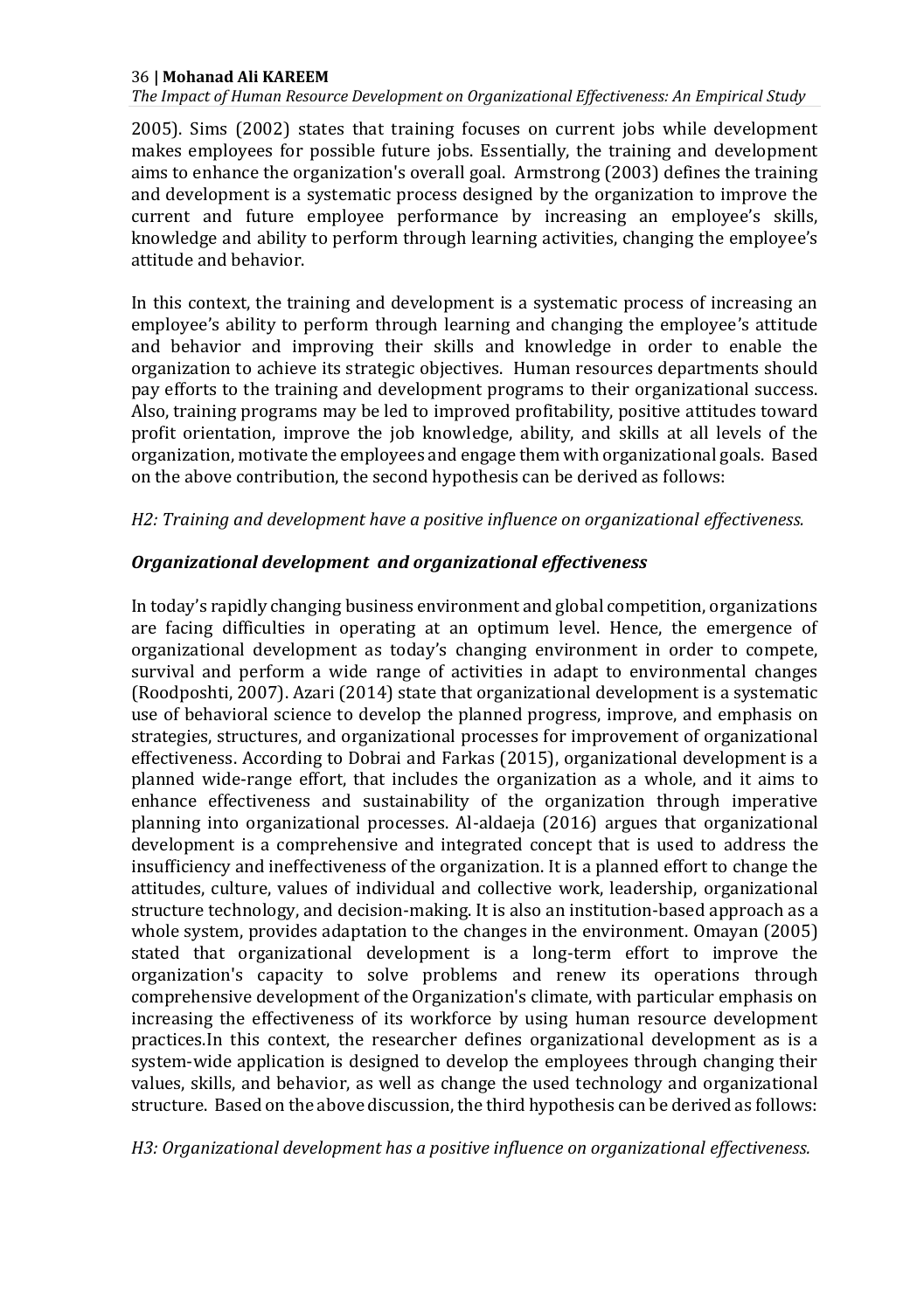# *Career development and organizational effectiveness*

In an organizational context, career development is basically considered as a crucial human resource development function (Osman, Ismail, Nowalid, & Adnan, 2014). Prince (2005) argues that career development is a function of human resource development which focuses on developing and enhancing the organization's workforce in light of both the organization and individual's needs. Amah (2006) defines career development is the process of promoting organizational employees' knowledge, abilities, and skills to prepare them for new opportunities and challenges.

Career development is basically negotiable values, expectations, and objectives of employees related to their career advancement, combined with the needs and goals of the organization in order to create an efficient working relationship among them (Orpen, 1994). Rhoades and Cameron (1999) state that career opportunities and promotion have a positive effect on organizational support. Career development positively impacts on career success and career satisfaction. Chetana and Mohapatra (2016) argue that career development entails initiatives from both the individual and organization. The organization must be aware of its individuals' career needs. Individuals should identify their knowledge, abilities, skills, and interest in order to explore their career path. So, organizations while setting up a strategic career development program should take on account the competencies that can enhance the employee's career. In this context, career development is a lifelong process of identifying the individual interests, competencies, activities, and job assignments required to develop individual employee skills for future needs of the organization. Based on the above contribution, the fourth hypothesis can be derived as follows:

*H4: Career development has a positive influence on organizational effectiveness.*

# **Research methodology**

# *Research design, sampling and data collection*

This research was used quantitative design. A quantitative design is suitable to use in hypotheses testing of the relationship between independent and dependent variables (Sekaran & Bougie, 2013). The purpose of this quantitative design study was to determine the extent to which does HRD practices i.e. talent development, training and development, organizational development and career development influence organizational effectiveness. This study adopted the survey method to collect the primary data. Creswell (2013) argues that researchers and scholars adopt a quantitative research often employ survey method because it is considered an economical and efficient method to gather quantitative data concerned to a given population for the purpose of generalizing the result. Quantitative research commonly employs survey method as it is considered the most appropriate for collecting data. According to Grohmann and Kauffeld (2013) questionnaire is often used while adapting survey method. The survey was created by google-forms tool, which is commonly used by researchers for collecting data. The web-based questionnaires were distributed through E-mail designed to collect the relevant data from the public universities of Iraq including a number of deans, heads of departments, faculty members and principals of the execution units which seems to provide a corresponding sample for conducting data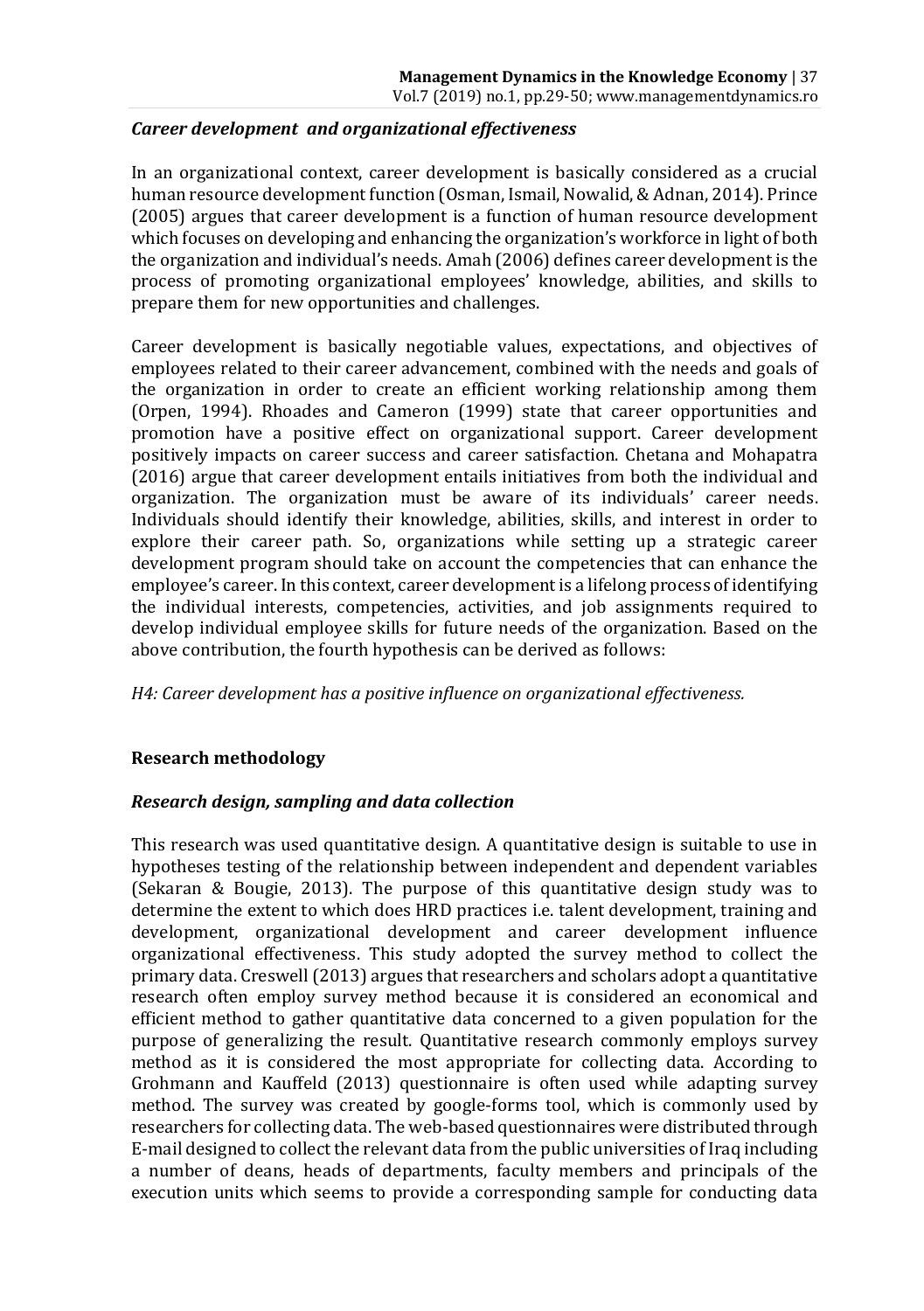*The Impact of Human Resource Development on Organizational Effectiveness: An Empirical Study*

collecting and analyzing. The questionnaire was distributed to around 342 employees, out of which 215 complete questionnaires were obtained, with response rate of 62.86 % of the respondents. The demographic data of the respondents are showed in table 1.

| <b>Item</b>              |                    | Frequency | Percentage |
|--------------------------|--------------------|-----------|------------|
| Gender of the            | Male               | 165       | 76.74      |
| respondent               | Female             | 50        | 23.25      |
|                          | 20-30 years        | 34        | 15.81      |
|                          | 31-40 years        | 96        | 44.65      |
| Age of the<br>respondent | 41-50 years        | 65        | 30.23      |
|                          | 51-60 years        | 14        | 6.51       |
|                          | More than 61 years | 6         | 2.79       |
|                          | Executive          | 82        | 38.13      |
| Designation              | Non-Executive      | 133       | 61.86      |
| Educational              | Bachelor's Degree  | 26        | 12.93      |
| achievements             | Master's Degree    | 87        | 40.46      |
|                          | Ph.D. Degree       | 102       | 47.44      |
|                          | Less than 5 years  | 31        | 14.41      |
|                          | 5-10 years         | 63        | 29.30      |
| Work experience          | $11-20$ years      | 89        | 41.39      |
|                          | More than 21 years | 32        | 14.88      |

*Table 1. The demographic data of the respondents*

Table 1 shows the demographic data of the respondents. Out of the 215 respondents, (76.74%) were males and (23.25%) females. The majority of the respondents (44.65%) were in the age category within 31-40 years. Most of the respondents at (61.86%) were non-executive designation and (38.13) were an executive designation. The majority of the respondents (47.44%) were holders of Ph.D. degree while (40.46%) were holders of master's degree and (12.93%) were holders of bachelor's degree. A little lower than half of the respondent (41.39%) had work experience 11-20 years.

# *Instrumentation development and measures*

The questionnaire comprises of two sections. Section one collects participant & institutional background information of the respondents such name of the university, age, gender, a position held, educational attainment, work experience, and organization size. Section two includes questions are designed to measure the variables of the study by using a comparative seven-point Likert-type scale ranging from 1-7, in which,  $1 =$ strongly disagree, 7 = strongly agree. Moreover, 20 items are designed to measure HRD constructs as follows: 5 items are developed by Mahfoozi, Salajegheh, Ghorbani, and Sheikhi (2018) were used to measure talent development as the organization's ability to attraction, identification, development, and retention of talented individuals. 5 items are adopted from Asfaw et al. (2015) were used to measure training and development as the organization's ability to increase an employee's ability perform through learning, changing the employee's attitude and increasing their skills and knowledge in order to enable the organization to achieve its strategic objectives. Organizational development was measured by 5 items developed by Rastgoo (2016) and Zadeha and Ghahremanib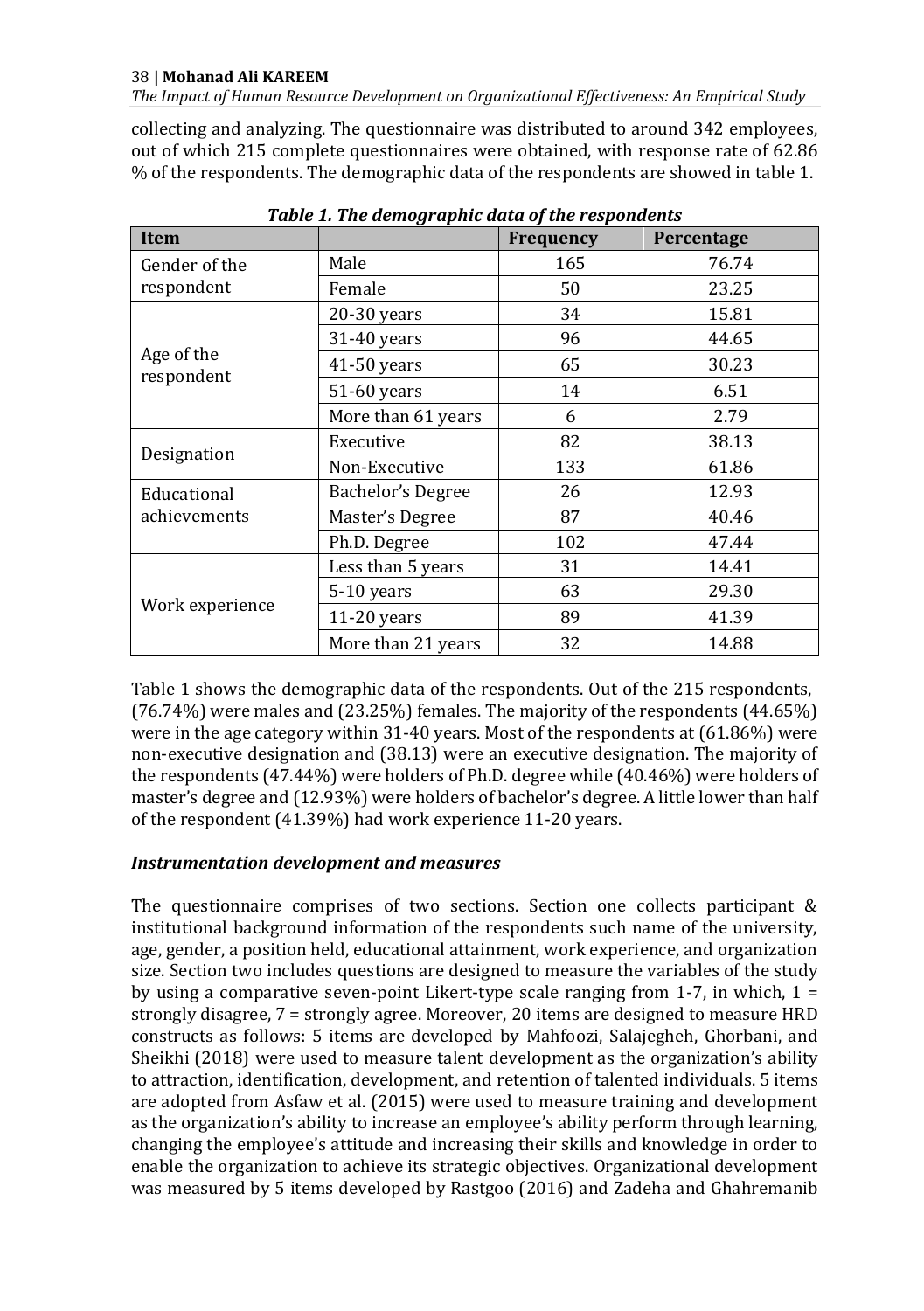(2016) which measure the organization's ability to improve, reinforcement of the strategies, structures, and processes in order to improve organizational effectiveness.Career development was measured by 5 items adopt from Weng and McElroy (2012) and Pei (2017) were measured the organization's ability to identifying the individual interests, competencies, activities, and job assignments required to develop individual employee skills for future needs of the organization. Finally, 12 items are designed to measure the organizational effectiveness constructs which are goal approach, system resource approach, and competing values approach. Also, Cronbach's alpha coefficient was used to evaluate the internal consistency of the scales where Cronbach's alpha coefficient for all the constructs ranges between 0.874 and 0.953 and it is considered acceptable which indicates that all the items are internally consistent. Table (2) shows detailed information regarding the variables, sources, number of the items and Cronbach's alpha as follows:

| <b>Sections</b> | Name of the<br>variable                                     | <b>Source</b>                                      | <b>Number</b><br>of items | Cronbach's<br>alpha |
|-----------------|-------------------------------------------------------------|----------------------------------------------------|---------------------------|---------------------|
| Section<br>one  | Participant &<br>institutional<br>background<br>information | Researcher<br>developed                            | 9                         |                     |
|                 | Talent development                                          | Mahfoozi et al. (2018)                             | 5                         | 0.946               |
|                 | Training and<br>development                                 | Asfaw et al. (2015)                                | 5                         | 0.932               |
| Section<br>two  | Organizational<br>development                               | Rastgoo (2016)<br>Zadeha and<br>Ghahremanib (2016) | 5                         | 0.947               |
|                 | Career development                                          | Weng and McElroy<br>(2012)<br>Pei (2017)           | 5                         | 0.953               |
|                 | Goal approach                                               | Banat (2002)                                       | 4                         | 0.931               |
|                 | System resource<br>approach                                 | Abu El Khair (2016)                                | 4                         | 0.874               |
|                 | Competing values<br>approach                                | Gold et al. (2001)<br>Rahman et al. (2013)         | 4                         | 0.936               |

*Table 2. the study measures in regard to the sections of the questionnaire, sources, and Cronbach's alpha*

# *Data analysis procedure*

Data analysis was conducted to address the research questions, objectives and hypotheses. Data analysis was done by using Statistical Package for Social Science (SPSS) version 23 and the Analysis of Moment Structures (AMOS) software version24. Before conducting data analysis, the data preparation was done on the completed questionnaires by editing, coding, entering and cleaning the data. Descriptive statistics such as the frequency and percentage, mean, standard deviation, were used to provided data summarization of demographic characteristics of respondents. Also, the Pearson correlation coefficient was used to describe the correlations among the variables. To purify the instrument items, confirmatory factor analysis (CFA) was carried out to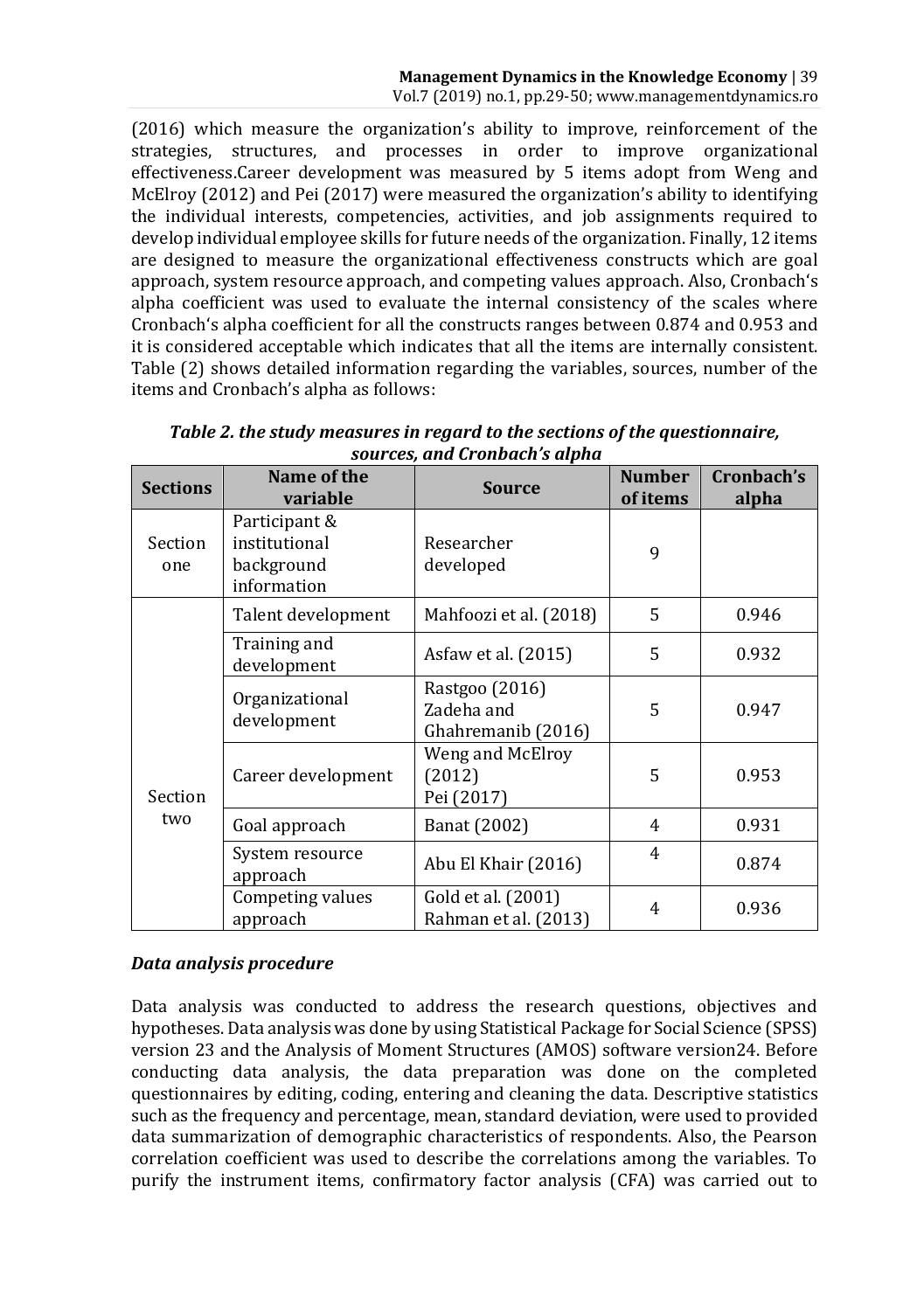*The Impact of Human Resource Development on Organizational Effectiveness: An Empirical Study*

assess the validity and reliability of the instrument by using convergent and discriminant validity. Also, Cronbach's Alpha was used to examine the reliability of the scale items. The overall model fit was assessed using seven goodness-of-fit indices, namely the chi-square / degree of freedom  $(\chi^2/df)$  ratio, the comparative fit index (CFI), the Tucker-Lewis index (TLI), the Normed Fit Index (NFI), the goodness of fit index (GFI), the root means square error of approximation (RMSEA). In addition, Partial least squares structural equation modeling (SEM) was used to test empirically the proposed hypotheses. SEM is commonly used in the social sciences because of its ability to explain the relationships between unobserved constructs (latent variables) from observable variables (Henson & Roberts, 2006). SEM is comparable to common quantitative methods, such as correlation, multiple regression, and analysis of variance to estimate and test the relationships among constructs.

# **Results**

# *Descriptive statistics*

Table 3 presents a descriptive analysis of the data and the correlations matrix among variables. The means, standard deviations, and correlation matrix are presented. The mean score for HRD practices (TD, T&D, OD, CD) and organizational effectiveness constructs (GA, SRA, CVA) is located between (3.29-3.80) and standard deviation (1.48- 162) that indicates a good implementation of HRD practices in enhancement organizational effectiveness of in the public universities of Iraq. Also, the results show that each of the constructs is positively and significantly correlated to each other.

|                | <b>Mean</b> | S.D  | <b>TD</b> | T&D      | <b>OD</b> | CD        | <b>GA</b> | <b>SRA</b> | <b>CVA</b> |
|----------------|-------------|------|-----------|----------|-----------|-----------|-----------|------------|------------|
| TD             | 3.29        | 1.59 | 1.000     |          |           |           |           |            |            |
| <b>T&amp;D</b> | 3.49        | 1.56 | $.778**$  | 1.000    |           |           |           |            |            |
| 0 <sub>D</sub> | 3.46        | 1.60 | $.777**$  | $.823**$ | 1.000     |           |           |            |            |
| CD             | 3.35        | 1.59 | $.755***$ | .795**   | $.832**$  | 1.000     |           |            |            |
| GA             | 3.80        | 1.62 | $.733**$  | $.839**$ | $.859**$  | $.788**$  | 1.000     |            |            |
| <b>SRA</b>     | 3.44        | 1.48 | $.701**$  | $.793**$ | $.767**$  | $.715***$ | $.853**$  | 1.000      |            |
| <b>CVA</b>     | 3.80        | 1.53 | $.629**$  | $.694**$ | $.703**$  | $.695**$  | $.771**$  | $.743**$   | 1.000      |

*Table 3. Descriptive and correlation results*

\*\*. Correlation is significant at the 0.01 level (2-tailed).

TD=Talent Development, T&D=Training & Development, OD=Organizational Development, CD=Career Development, GA=Goal Approach, SRA=System Resource Approach, CVA=Competing Values Approach

# *Reliability and validity*

In this study and before testing the hypotheses reliability and validity of measurement scales were assessed by using confirmatory factor analysis (CFA) to estimate the convergent validity, discriminant validity and goodness of fit statistics. The reliability of the scales was evaluated using Cronbach's alpha coefficient. As it is seen on table 2, Cronbach's alpha coefficient for all constructs ranges between 0.874 and 0.953 and it is considered acceptable which indicates that all the items are internally consistent (Hair, Black, Babin, & Andreson, 2010). In order to determine the convergent validity, there are three important indicators of convergent validity are factor loadings (standardized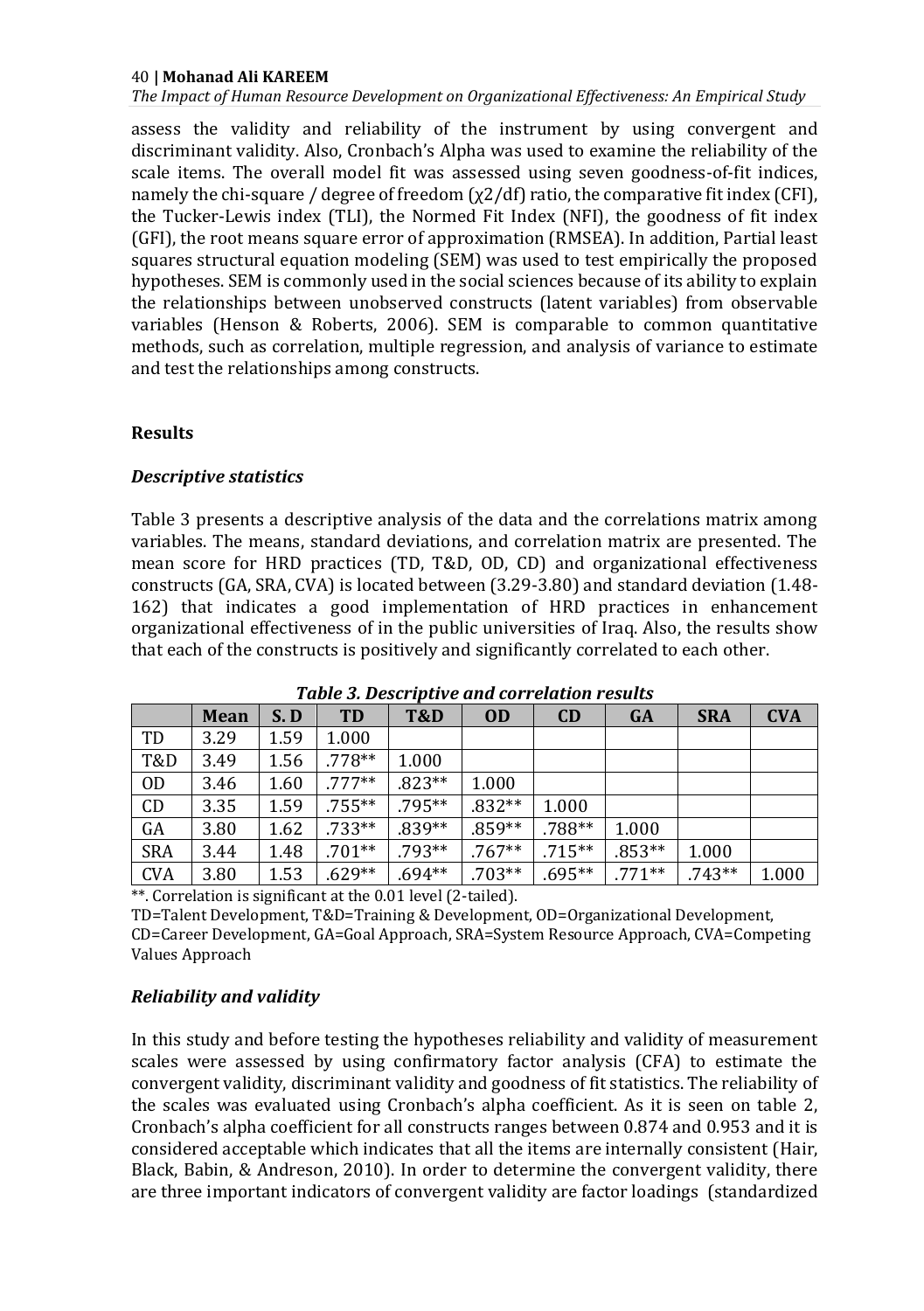estimates), Average Variance Extracted (AVE) and Composite Reliability (CR). Hair et al. (2010) suggest that the items with loadings in between .50 to .70 can be maintained. This study investigates that the item loadings all exceeded the threshold value and statistically significant ( $p$ <0.05). (see table 3). Composite reliability (CR) for all constructs ranges between 0.872 and 0.955 which are above 0.50 that indicates that all the constructs have a good level of composite reliability (CR) as recommended by (Hair, Sarstedt, Ringle, & Mena, 2012). The average variance extracted (AVE) value for all the constructs are in the range between .618 to .808 which are above the threshold value .50 which is suggested by (Hair et al., 2010).

| <b>Constructs</b> | <b>Measurement</b><br><b>Items</b> | <b>Factor</b><br><b>Loading</b> | CR    | <b>AVE</b> | P. Value |
|-------------------|------------------------------------|---------------------------------|-------|------------|----------|
|                   | T <sub>D</sub> <sub>5</sub>        | 0.852                           |       |            | .000     |
| Talent            | TD4                                | 0.884                           |       |            | .000     |
| Development       | TD <sub>3</sub>                    | 0.896                           |       | 0.780      | .000     |
|                   | TD <sub>2</sub>                    | 0.898                           | 0.947 |            | .000     |
|                   | TD1                                | 0.852                           |       |            | .000     |
|                   | $T_D5$                             | 0.807                           |       |            | .000     |
| Training          | $T_D4$                             | 0.902                           |       |            | .000     |
| &Development      | TD3                                | 0.886                           |       |            | .000     |
|                   | TD <sub>2</sub>                    | 0.855                           | 0.932 | 0.732      | .000     |
|                   | $T_D1$                             | 0.827                           |       |            | .000     |
|                   | OD <sub>5</sub>                    | 0.9                             |       |            | .000     |
|                   | OD4                                | 0.9                             |       |            | .000     |
| Organizational    | OD <sub>3</sub>                    | 0.904                           |       |            | .000     |
| Development       | OD <sub>2</sub>                    | 0.875                           | 0.948 | 0.785      | .000     |
|                   | OD <sub>1</sub>                    | 0.85                            |       |            | .000     |
|                   | CD <sub>5</sub>                    | 0.854                           |       |            | .000     |
|                   | CD4                                | 0.952                           |       |            | .000     |
| Career            | CD <sub>3</sub>                    | 0.904                           |       |            | .000     |
| Development       | CD2                                | 0.922                           | 0.955 | 0.808      | .000     |
|                   | CD1                                | 0.861                           |       |            | .000     |
|                   | GA4                                | 0.901                           |       |            | .000     |
| Goal Approach     | GA3                                | 0.837                           |       |            | .000     |
|                   | GA <sub>2</sub>                    | 0.904                           | 0.932 | 0.789      | .000     |
|                   | GA <sub>1</sub>                    | 0.91                            |       |            | .000     |
| System            | SRA4                               | 0.883                           |       |            | .000     |
| Resource          | SRA3                               | 0.733                           |       |            | .000     |
| Approach          | SRA2                               | 0.722                           | 0.872 | 0.618      | .000     |
|                   | SRA1                               | 0.797                           |       |            | .000     |
| Competing         | CVA4                               | 0.904                           |       |            | .000     |
| Values            | CVA <sub>3</sub>                   | 0.94                            |       |            | .000     |
| Approach          | CVA <sub>2</sub>                   | 0.824                           | 0.936 | 0.771      | .000     |
|                   | CVA1                               | 0.841                           |       |            | .000     |

*Table 4. Constructs evaluation*

CR =Composite Reliability and Average, AVE=Variance Extracted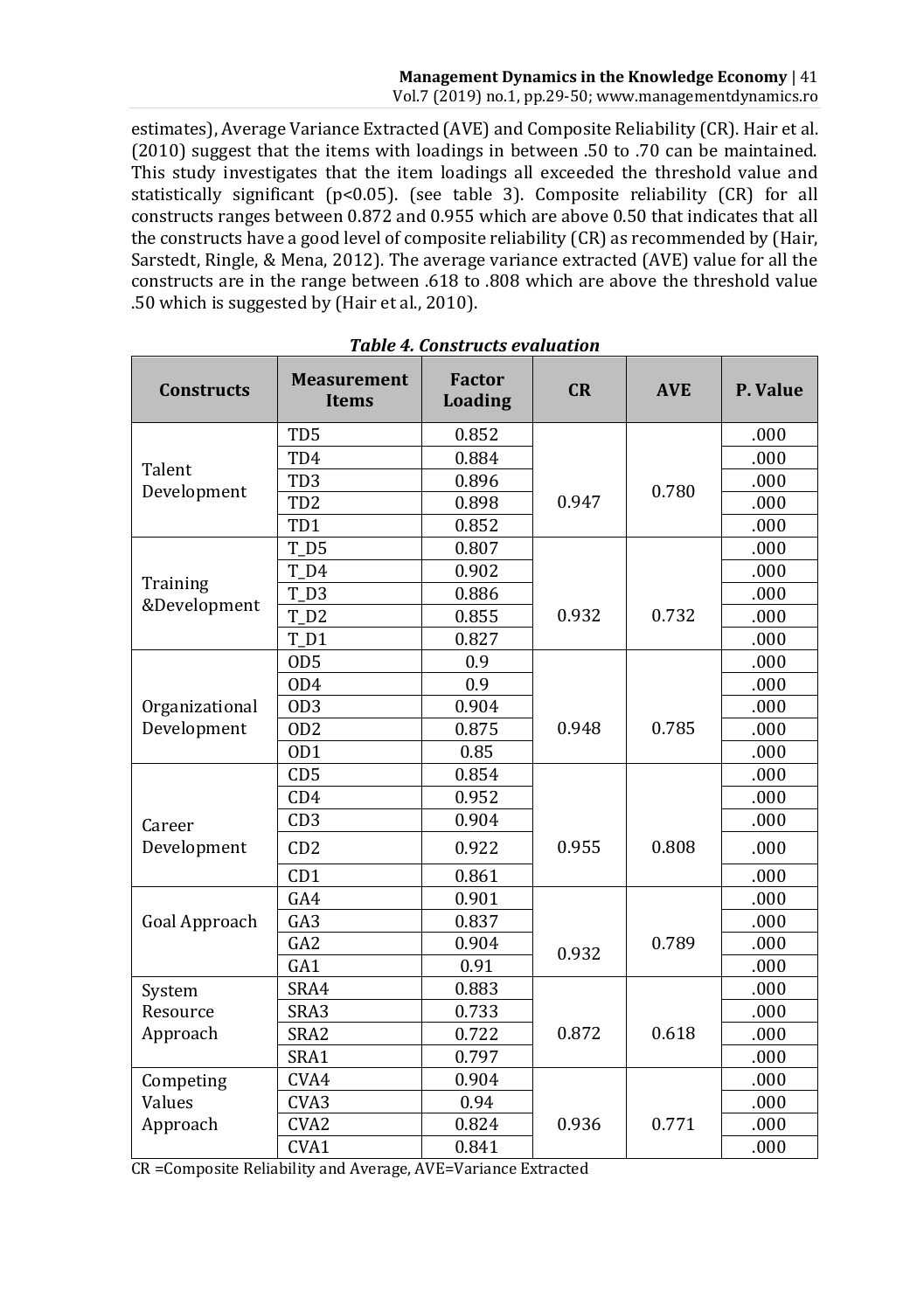*The Impact of Human Resource Development on Organizational Effectiveness: An Empirical Study*

Fornell and Larcker (1981) method was used to assess discriminant validity. He suggested that to support for discriminant validity if the square root of the AVE for a latent construct is greater than the correlation values among all the latent variables. Table (5) shows that the square root of the AVE values of all the constructs are greater than the inter-construct correlations which supports the discriminant validity of the constructs. Also, the goodness-of-fit statistics of the measurement model indicated a good fit to the data (CMIN/df=1.903, GFI=.0.913, TLI=.909, CFI=.901, RMSEA=.084). Thus, the measurement model reflects good construct validity and desirable psychometric properties.

|                | <b>TD</b> | T_D   | <b>OD</b> | CD    | <b>GA</b> | <b>SRA</b> | <b>CVA</b> |
|----------------|-----------|-------|-----------|-------|-----------|------------|------------|
| TD             | 0.883     |       |           |       |           |            |            |
| T_D            | 0.823     | 0.858 |           |       |           |            |            |
| 0 <sub>D</sub> | 0.816     | 0.857 | 0.886     |       |           |            |            |
| CD             | 0.785     | 0.827 | 0.866     | 0.899 |           |            |            |
| GA             | 0.798     | 0.836 | 0.821     | 0.850 | 0.880     |            |            |
| <b>SRA</b>     | 0.788     | 0.848 | 0.871     | 0.808 | 0.857     | 0.795      |            |
| <b>CVA</b>     | 0.0685    | 0.744 | 0.754     | 0.737 | 0.841     | 0.745      | 0.886      |

*Table 5. Discriminant validity of the constructs*

*Notes: Bold values in diagonal represent the squared root estimate of AVE.TD=Talent Development, T&D=Training & Development, OD=Organizational Development, CD=Career Development, GA=Goal Approach, SRA=System Resource Approach, CVA=Competing Values Approach.*

# *Test of hypotheses*

The proposed model indicates that HRD constructs i.e. (talent development, training and development, organizational development and career development) have an influence on organizational effectiveness. Structured equation modeling (SEM) was used to test this hypothesized model. The results (Table 6) show that all the four hypothesized relationships between HRD practices and organizational effectiveness are significant and thus all the hypotheses are supported. Moreover, the positive significant relationships include,  $(1)$  talent development and organizational effectiveness  $(β=0.13)$ , p<0.044) supporting H1; (2) training and development and organizational effectiveness  $(\beta=0.57, p<0.000)$  confirmed H2; (3) organizational development and organizational effectiveness ( $\beta$ =0.63; p<0.000) that supports H3; (4) career development and organizational effectiveness (β=0.20, p<0.000) confirming H4.

| No.            | <b>Hypotheses</b>                                           | <b>Beta</b><br>Coefficient | Р.<br><b>Value</b> | <b>Result</b> |
|----------------|-------------------------------------------------------------|----------------------------|--------------------|---------------|
| H1             | Talent development→<br>Organizational effectiveness         | 0.13                       | 0.044              | Supported     |
| H <sub>2</sub> | Training & development→<br>Organizational effectiveness     | 0.57                       | 0.000              | Supported     |
| H <sub>3</sub> | Organizational development→<br>Organizational effectiveness | 0.63                       | 0.000              | Supported     |
| H <sub>4</sub> | Career development→<br>Organizational effectiveness         | 0.20                       | 0.003              | Supported     |

*Table 6. Result of hypothesis analysis*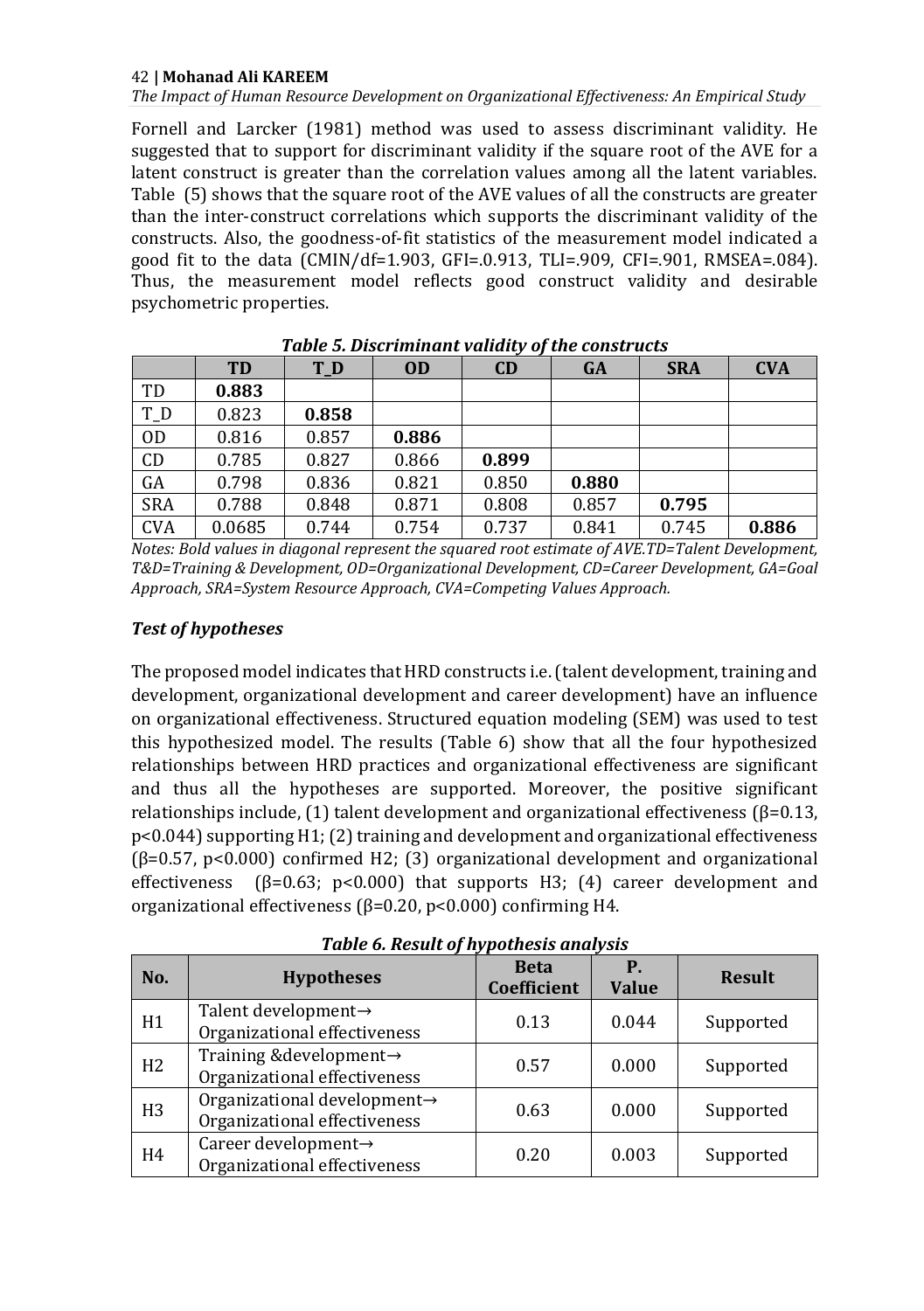# **Discussion and conclusions**

The lack of empirical researches or studies have specifically dealt with examining how HRD practices effect on organizational effectiveness practically, in universities and institute level. This study tries to address this gap. The aim of this study is to investigate the influence of HRD practices i.e. (talent development, training and development, organizational development and career development) on organizational effectiveness in the context of public universities of Iraq. The results show that all the HRD practices are significant predictors of organizational effectiveness. The results confirmed that all the four hypothesized relationships between HRD practices (talent development, training and development, organizational development and career development) and organizational effectiveness are significant and thus all the hypotheses are supported. Moreover, the results verified the hypothesis H1 by showing that talent development has a significant influence on organizational effectiveness. Which supports opinions of Bayyurt and Rizvi (2015). The second hypothesis H2 also have similar result shows a significant positive relationship between training and development and organizational effectiveness. Which is in line with the suggestions of Asfaw et al. (2015). The results confirmed the third hypothesis H3 by showing that organizational development significantly affects organizational effectiveness. Which supports the opinion of Alaldaeja (2016). The results of the final hypothesis H4 confirms that career development has a significant influence on organizational effectiveness. Which is in line with the opinions of Lyria, Namusonge, and Karanja (2017).

In general, findings of this current study are in the line with Alagaraja et al. (2015) and Nilsson and Ellstrom (2012) stated that human resources development practices in an organization play a key role in improving employees' competencies that enhance to organizational performance. Findings support that if the universities develop an effective HRD program for their employees to improve their knowledge skills and abilities that led to enhance organizational performance.

# *Theoretical contributions of the study*

Although, HRD and organizational effectiveness have drawled attention in the literature but, there is a lack of empirical researches or studies have specifically dealt with examining how HRD practices effect on organizational effectiveness practically, in universities and institute level. Therefore, this study tries to address the gap and underexplored issues in the literature in several ways. First, this study developed an empirical research model for the literature and empirical studies in the field of HRD practices, organizational effectiveness, and the link between HRD practices and organizational effectiveness. Second, this study measured two important organizational processes. Thus, it shows that HRD and organizational effectiveness are measurable and applicable processes. Third, the study attempts to empirically test the impact of HRD practices on organizational effectiveness. The findings suggest that HRD practices i.e. (talent development, training and development, organizational development and career development) have a significant positive impact on organizational effectiveness. Thus, this study provides a better understanding of the relationship between HRD and organizational effectiveness.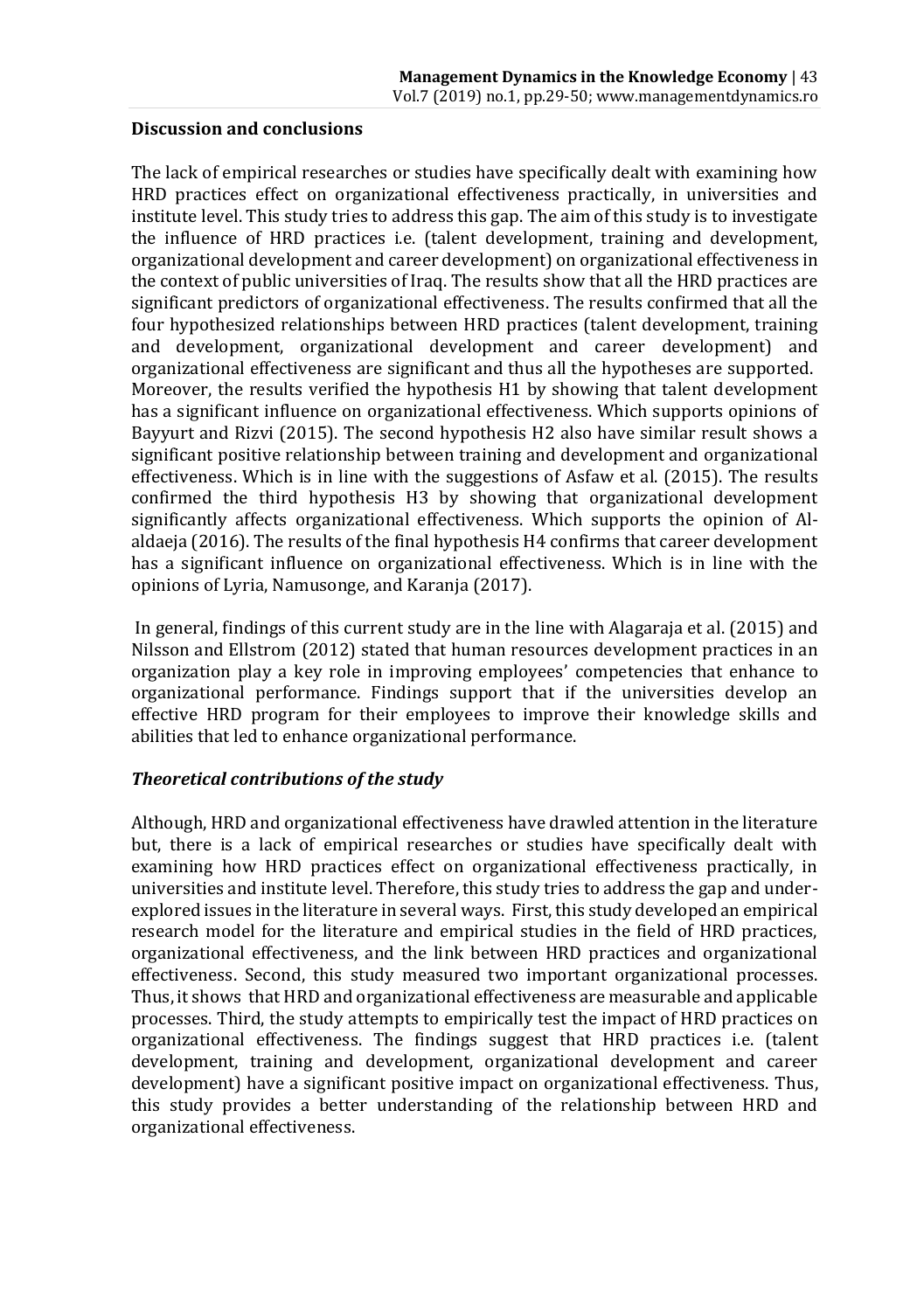*The Impact of Human Resource Development on Organizational Effectiveness: An Empirical Study*

# *Managerial implications of the study*

In terms of managerial implications, this study has confirmed the significance of HRD practices and how they are positively related to organizational effectiveness. The results of this study have the potential to help the decision makers of universities to develop effective HRD practices which will enable them to improve employees' competencies in enhancing organizational effectiveness. Also, this study recommends universities' managers to use effective HRD practices which are aimed at building excellent employees' competencies and increase the integration between human resource development and organizational effectiveness.Lastly, this study emphasizes the important role of HR managers in stimulating the employee's skills, knowledge, and abilities which are necessary to perform the required job efficiently.

# *Limitations and future research*

Despite the significant contributions of this study but, it has some limitations that need to be addressed. First, this study focuses on the Iraqi public universities context, which may be different from others. Second, this study adopts a cross-sectional research method for data collection, which does not allow the researcher to examine the causality of the relationships between HRD and organizational effectiveness in greater depth. Finally, this study is limited because it focuses on four HRD practices as the major predictors of organizational effectiveness, other HRD practices may be significantly explained organizational effectiveness. In this regard, future research may include other potential practices of HRD and other attributes of organizational effectiveness. In addition, the possible mediating role of other variables, such as dynamic capabilities the relationship between HRD and organizational effectiveness.

> *Acknowledgements. I would like to express my sincere gratitude to my supervisor, Dr. Mezei Cecília, for her time, encouragement, and willingness to contribute her unique perspectives and knowledge to my research paper. I would like to express my thanks to my wife Hawwa Reyes for her support and encouragement also in aiding me to build more confidence in beginning my scholarly life. Without her patience and understanding, I could not have followed this path alone to make my dream come true.*

#### **References**

- Abu El Khair, R.H. (2016). *Productive university requirements, And their relationship with Organizational effectiveness in technical colleges in Gaza Governorates*. Gaza, Palestine: Al Azhar University.
- Alagaraja, M. (2013). Mobilizing organizational alignment through strategic human resource development. *Human Resource Development International*, *16*(1), 74-93. doi: 10.1080/13678868.2012.740794
- Alagaraja, M. (2014). A Conceptual Model of Organizations as Learning-Performance Systems: Integrative Review of Lean Implementation Literature. *Human Resource Development Review*, *13*(2), 207–233. doi: 10.1177/1534484313495852
- Alagaraja, M., Cumberland, D., & Choi, N. (2015). The mediating role of leadership and people management practices on HRD and organizational performance. *Human*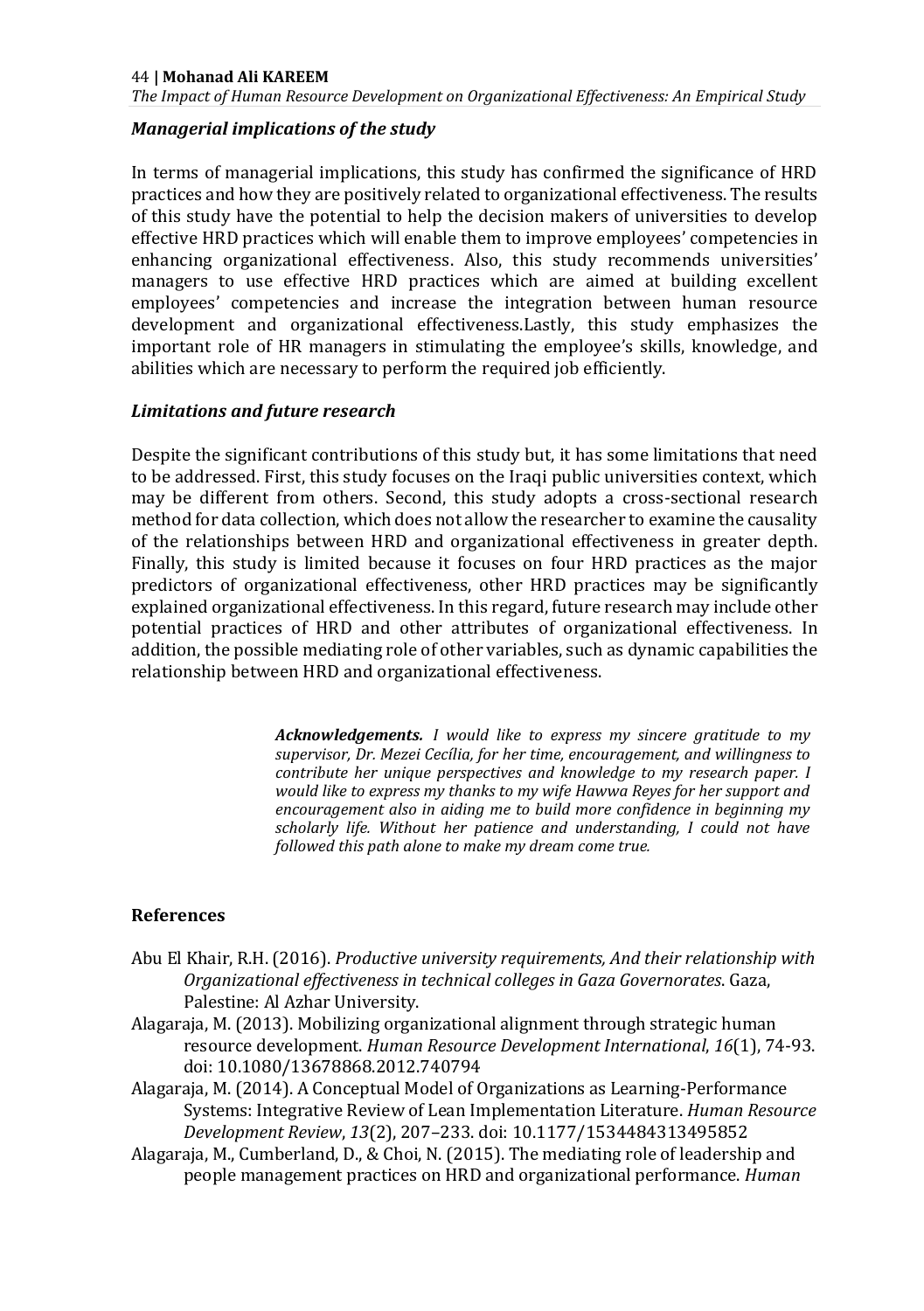*Resource Development International*, *18*(3), 220-234. doi: 10.1080/13678868.2014.997139

- Al-aldaeja, F.M. (2016). *The effect of organizational development of the parties participating in King Abdullah II Award on the organizational performance*. Tlemcen, Algeria: Abu Bakr Blqayd University.
- Amah, E. (2006). *Human Resource Management*. Port Harcourt, Nigeria: Amethyst Publishers.
- Annakis, J., Dass, M., & Isa, A. (2014). Exploring Factors that Influence Talent Management Competency of Academics in Malaysian GLC's and Non-Government Universities. *Journal of International Business and Economics*, *2*(4), 163-185. doi: 10.15640/jibe.v2n4a9

Armstrong, M. (2003). *Human Resource Management Practice*. London, UK: Kogan Page.

- Azari, K.N. (2014). *Theories of management and organization in the third millennium*. Sari, Iran: Mehr Al-Nabi.
- Balduck, A., & Buelens, M. (2008). A Two-Level Competing Values Approach to Measure Nonprofit Organizational Effectiveness. Vlerick Leuven Gent Management School Working Paper Series. Retrieved from https://public.vlerick.com/Publications/340ce17c-6aa9-e011-8a89- 005056a635ed.pdf
- Banat, M.S. (2002). *Organizational Effectiveness of Palestinian Universities the Islamic University of Gaza-A case study*. Gaza, Palestine: The Islamic University of Gaza.
- Barnard, C. (1938). *The Function of the Executive Cambridge*. Cambridge, MA: Harvard University Press.
- Bayyurt, N., & Rizvi, S. (2015). Impact of Talent Management on Perceived Organizational Effectiveness: Service Industry in Lahore, Pakistan. *Research Journal of Business & Management*, *2*(4), 468-487.
- Biswas, M. (2012). *Human Resource Management in Hospitality*. New Delhi, India: Oxford University Press.
- Bokeno, R.M. (2011). Learning in conflict: revisiting the role of perception. *Development and Learning in Organizations. An International Journal*, *25*(2), 15-17. doi: 10.1108/14777281111108227
- Cameron, K. (1978). Measuring Organization Effectiveness in Institutes of Higher Education. *Administrative Science Quarterly*, *23*(4), 604-633. doi: 10.2307/2392582
- Cameron, K. (1980). Critical questions in assessing organization effectiveness. *Organizational Dynamics*, *9*(2), 66-80. doi: 10.1016/0090-2616(80)90041-8
- Cameron, K. (1986). A study of organizational effectiveness and its predictors. *Management Science*, *32*(1), 87-112. doi: 10.1287/mnsc.32.1.87
- Campbell, P. (1977). *On the Nature of Organizational Effectiveness: New perspectives on organizational effectiveness*. San Francisco, CA: Jossey-Bass.
- Chetana, N., & Mohapatra, A.K. (2016). Effect of Organizational Learning Culture on Career Development Competencies. *International Journal of Research in IT and Management*, *6*(10), 19-31.
- Collins, C.J., & Clark, K.D. (2003). Strategic human resource practices, top management team social networks and firm performance: The role of human resource practices in creating organizational competitive advantage. *Academy of Management Journal*, *46*(6), 740-751. doi: 10.5465/30040665
- Creswell, J.W. (2013). *Research design: Qualitative, quantitative, and mixed methods approaches*. Thousand Oaks, CA: Sage.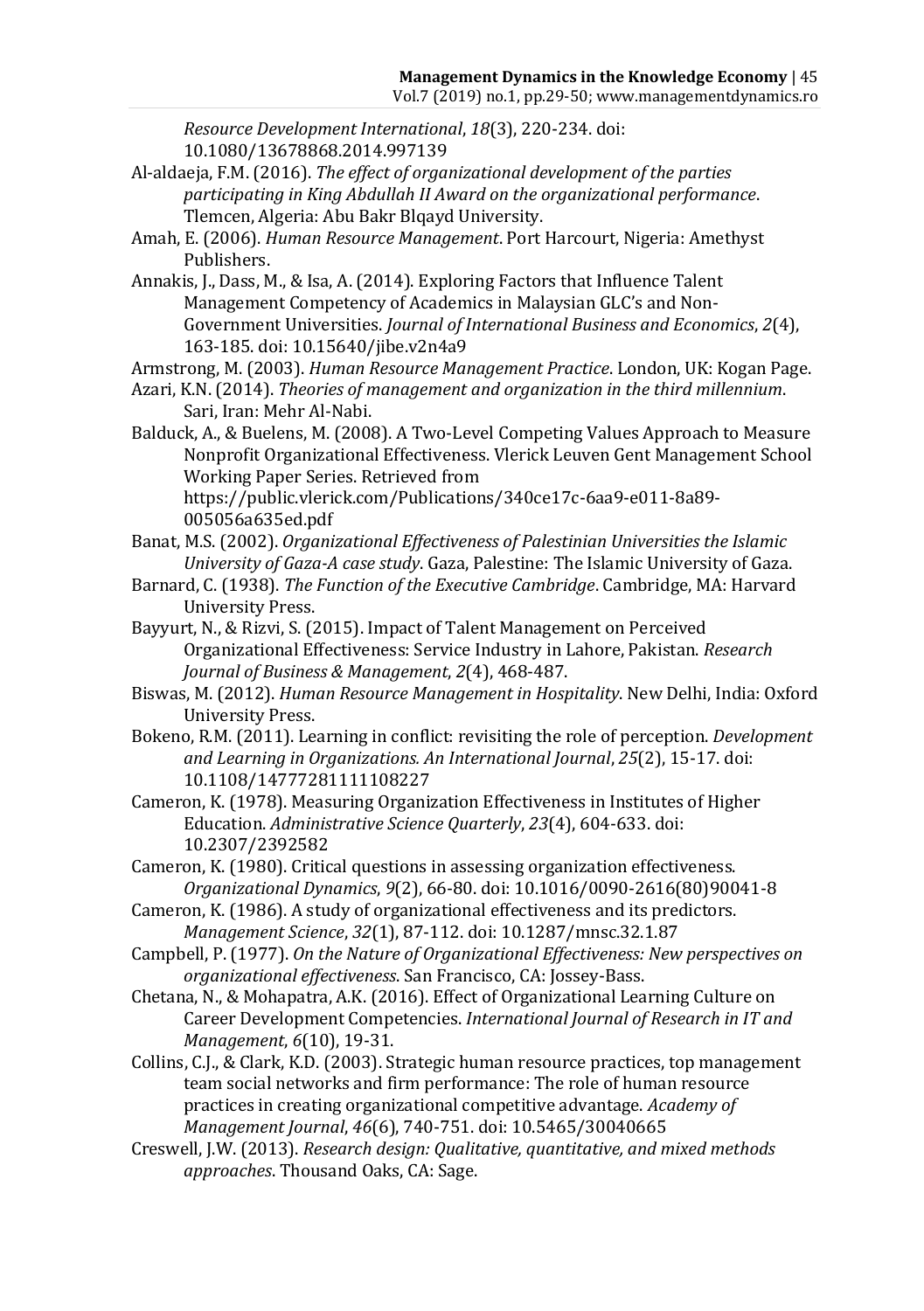*The Impact of Human Resource Development on Organizational Effectiveness: An Empirical Study*

- Daft, R. (1992). *Organization Theory and Design*. New York, NY: West Publishing Company.
- Dobrai, K., & Farkas, F. (2015). *The Relationship Between Individual and Organizational Development – Findings of a Large*. Pecs, Hungary: Hungarian Scientific Research.
- Federman, M. (2006). Towards an effective theory of organizational effectiveness. Retrieved from
	- http://whatisthemessage.blogspot.com/2006\_03\_01\_archive.html
- Fitzgerald, M. (2014). Talent and Talent Management Insights. Retrieved from https://eoeleadership.hee.nhs.uk/sites/default/files/Insight-1-Defining-Talentand-Talent-Management.pdf
- Fornell, C., & Larcker, D. (1981). Structural equation models with unobservable variables and measurement error: Algebra and statistics. *Journal of Marketing Research*, *18*(3), 382-388. doi: 10.2307/3150980
- Gallardo-Gallardo, E., Dries, N., & González-Cruz, T.F. (2013). What is the meaning of 'talent' in the world of work? *Human Resource Management Review*, *23*(4), 290– 300. doi: 10.1016/j.hrmr.2013.05.002
- Georgopoulos, B.S., & Tannenbaum, A.S. (1957). A study of organizational effectiveness. *American Sociological Review*, *22*(5), 534-540.
- Ghafoor Khan, R.A., Khan, F.A., & Khan, M.A. (2011). Impact of Training and Development on Organizational Performance. *Global Journal of Management and Business Research*, *11*(7), 63-68.
- Gold, A.H., Malhotra, A., & Segars, A.H. (2001). Knowledge management: an organizational capabilities perspective. *Journal of Management Information Systems*, *18*(1), 185-214. doi: 10.1080/07421222.2001.11045669
- Grohmann, A., & Kauffeld, S. (2013). Evaluating Training Programs: Development and Correlates of the Questionnaire for Professional Training Evaluation. *International Journal of Training and Development*, *17*(2), 135-155. doi: 10.1111/ijtd.12005
- Hair, J.F. Jr., Black, W.C., Babin, B.J., & Andreson, R.E. (2010). *Multivariate Data Analysis* (7th Edition). New York, NY: Pearson.
- Hair, J.F., Sarstedt, M., Ringle, C.M., & Mena, J.A. (2012). An assessment of the use of partial least squares structural equation modeling in marketing research. *Journal of the Academy of Marketing Science*, *40*(3), 414-433. doi: 10.1007/s11747-011- 0261-6
- Hassan, A. (2007). Human resource development and organizational values. *Journal of European Industrial Training*, *31*(6), 435-448.
- Henson, R.K., & Roberts., J.K. (2006). Use of Exploratory Factor Analysis in Published Research Common Errors and Some Comment on Improved Practice. *Educational and Psychological Measurement*, *66*(3), 393–416. doi: 10.1177/0013164405282485
- Ingham, J. (2006). Closing the Talent Management Gap: Harnessing your employees' talent to deliver optimum business performance. *Strategic Human Resource Review*, *5*(3), 20-23. doi: 10.1108/14754390680000877
- Jantan, H., Hamdan, A.R., & Othman, Z.A. (2009). Classification Techniques for Talent Forecasting in Human Resource Management. In Huang, R., Yang, Q., Pei, J., Gama, J., Meng, X., and Li, X. (Eds.), *Proceedings of the 5th International Conference on advanced data Mining and Application* (pp.496-503.). Berlin, Germany: Springer.
- Kareem, M. A. (2017). *The Role of Human Resources Development Strategy in Achieving Corporate Social Responsibility: At the SME Level*. Paper presented at the 21st European Scientific Conference of Doctoral Students, Brno, Czech Republic.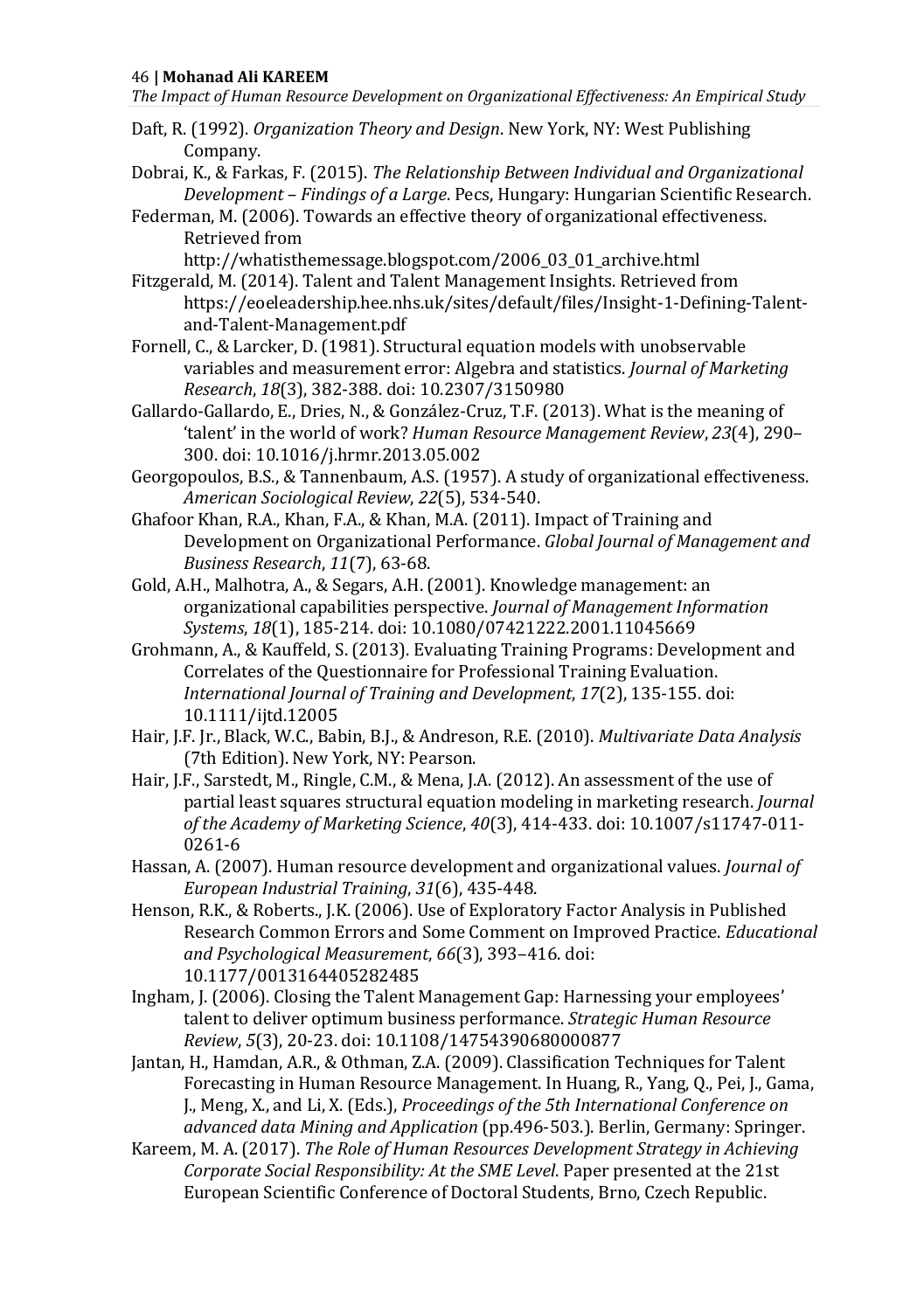- Kaur, G. (2013). *Employee empowerment and organizational effectiveness: A comparative study in public and private and foreign banks in some north Indian states*. Punjab, India: Thapar University.
- Lee, D. (2006). Toward away to Enhance Organization Effectiveness. *Korean Journal of Defence Analysis*, *18*(1), 135-159. doi: 10.1080/10163270609464102
- Lee, M. (2001). A refusal to define HRD. *Human Resource Development International*, *4*(3), 327-341. doi: 10.1080/13678860110059348
- Lewis, R.A., & Heckman, R.J. (2006). Talent Management: A critical review. *Human Resource Management Review*, *16*(2), 139–154. doi: 10.1016/j.hrmr.2006.03.001
- Lyria, R.K., Namusonge, G.S., & Karanja, K. (2017). The effect of career management on organizational performance of firms listed in the Nairobi Securities Exchange. *Journal of Human Resource and Leadership*, *1*(3), 31-42.
- Mahfoozi, A., Salajegheh, S., Ghorbani, M., & Sheikhi, A. (2018). Developing a talent management model using government evidence from a large-sized city, Iran. *Cogent Business & Management*, *5*(1). doi: 10.1080/23311975.2018.1449290
- McLagan, P., & Suhadolnik, D. (1989). *Models for HRD practice: the research report*. Alexandria, VA: American Society for Training and Development.
- Mittal, S. (2013). HRD Climate in Public & Private Sector Banks. *Indian Journal of Industrial Relations*, *49*(1), 123-131.
- Nadler, L. (1969). The Variety of Training Roles. *Industrial and Commercial Training*, *1*(1), 34.
- Nilsson, S., & Ellstrom, P.E. (2012). Employability and talent management: challenges for HRD practices. *European Journal of Training and Development*, *36*(1), 26-45. doi: 10.1108/03090591211192610
- Noe, R. (2001). *Human Resource Management* (2nd edition). Upper Saddle River, NJ: Prentice Hall.
- Omayan, M.S. (2005). *Organizational Behavior in Business Organizations*. Muscat, Oman: Wael Publishing and Distribution.
- Orpen, C. (1994). The effects of organizational and individual career management on career success. *International Journal of Manpower*, *15*(1), 27–37. doi: 10.1108/01437729410053617
- Osman, L.H., Ismail, A., Nowalid, W.A., & Adnan, N.H. (2014). An empirical study of the relationship between career program and employee outcomes. *Journal of WEI Business and Economics*, *3*(2), 33-40.
- Otoo, F.N., & Mishra, M. (2018). Measuring the impact of human resource development (HRD) practices on employee performance in small and medium scale enterprises. *European Journal of Training and Development*, *42*(7/8), 517-534, doi: 10.1108/EJTD-07-2017-0061
- Pei, X. (2017). Empirical Study of Career Management and Engagement. *Canadian Social Science*, *13*(1), 43-48. doi: 10.3968/9239
- Potnuru, R.K.G., & Sahoo, C.K. (2016). HRD interventions, employee competencies and organizational effectiveness: an empirical study. *European Journal of Training and Development*, *40*(5), 345-365. doi: 10.1108/EJTD-02-2016-0008
- Prince, J.B. (2005). Career-focused employee transfer processes*. Career Development International*, *10*(4), 293-309. doi: 10.1108/13620430510609136
- Quinn, R.E., & Rohrbaugh, J. (1981). A competing values approach to organizational effectiveness. *Public Productivity Review*, *5*(2), 122-140. doi: 10.2307/3380029
- Rahman, A.A., Ng, I.S., Sambassivan, M., & Wong, F. (2013). Training and organizational effectiveness: moderating role of knowledge management process. *European*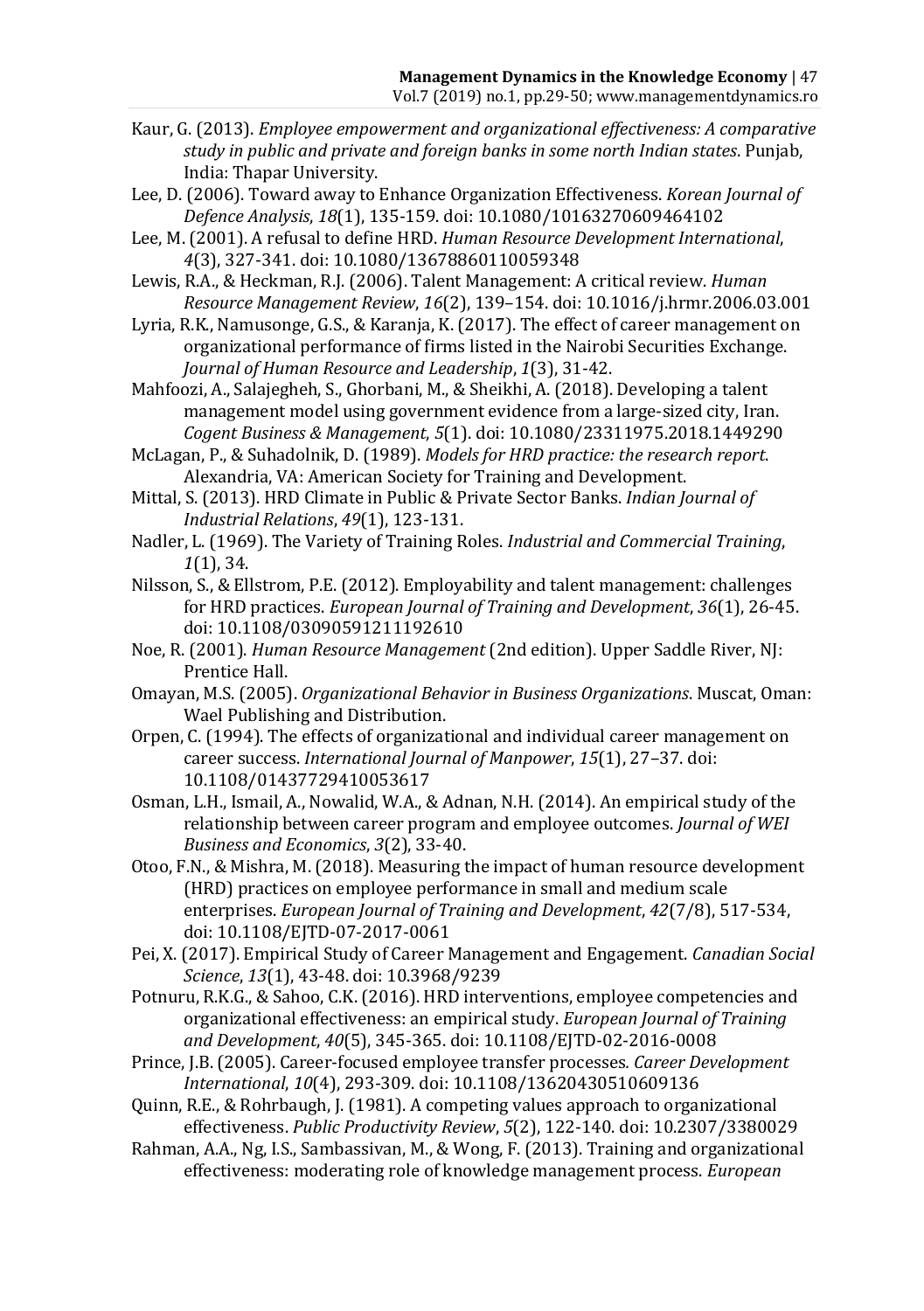*The Impact of Human Resource Development on Organizational Effectiveness: An Empirical Study*

*Journal of Training and Development*, *37*(5), 472-488. doi: 10.1108/03090591311327295

- Rao, T. (1985). *Integrated human resource development system. The 1985 Annual Developing Human Resource*s. San Diego, CA: University Associates.
- Rastgoo, P. (2016). The Relationship of Talent Management and Organizational Development with Job Motivation of Employees. *Acta Universitatis Agriculture et Silviculture Mendelianae Brunensis*, *64*(2), 653–662.
- Robbins, S.P. (1990). *Organization Theory: Structure Designs and Applications* (3rd edition). Englewood Cliffs, NJ: Prentice Hall.
- Robbins, S.P. (2003). *Organizational Behaviour* (10th edition). San Diego, CA: Prentice Hall
- Roodposhti, R.F. (2007). *Activity-Based Management: a dynamic approach to value creation in business economics*. Tehran, Iran: Termeh Publication.
- Roy, M.H., & Dugal, S.S. (2005). Using employee gain sharing plans to improve organizational effectiveness. *Benchmarking: An International Journal*, *12*(3), 250- 259. doi: 10.1108/14635770510600366
- Ruona, W. (2002). What's in a name? Human resource development and its core. Retrieved from https://archive.org/details/ERIC\_ED474277/page/n1
- Sekaran, U., & Bougie, R. (2013). *Research Methods for Business: A Skill-Building Approach* (6th Edition). New York, NY: Wiley.
- Shah, C.R. (2016). *Competency Mapping and its impact on Organization Effectiveness with special reference to Sales Staff of Pharmaceutical Industry of Ahmedabad Region*. Ahmedabad, India: Gujarat Technological University.
- Simonds, D., & Pederson, C. (2006). HRD: the shapes and things to come. *Journal of Workplace learning*, *18*(2), 122-135.
- Sims, R. (2002). *Organizational Success through Effective Human Resources Management*. Westport, CT: Quorum Books.
- Swanson, R.A. (2001). Human resource development and its underlying theory. *Human Resource Development International*, *4*(3), 299-312. doi: 10.1080/13678860110059311
- Swanson, R.A., & Holton, E.F. (2009). *Foundations of Human Resource Development* (2nd Edition). San Francisco, CA: Berrett-Koehler.
- Tabeel, M. (2013). *Career Planning and its relation to organizational effectiveness*. Gaza, Palestine: Academy of Management and Politics.
- Tomé, E. (2011). Human resource development in the knowledge-based and services driven economy. *Journal of European Industrial Training*, *35*(6), 524-539. doi: 10.1108/03090591111150077
- Wang, G.G., & Swanson, R.A. (2008). The idea of national HRD: an analysis based on economics and theory development methodology. *Human Resource Development Review, 7*(1), 79-106. doi: 10.1177/1534484307311415
- Wang, G.G., Werner, J.M., Sun, J.Y., Gilley, A., & Gilley, J.W. (2017). Means vs ends: theorizing a definition of human resource development. *Personnel Review*, *46*(6), 1165-1181. doi: 10.1108/PR-11-2015-0306
- Weil, A., & Woodall, J. (2005). HRD in France: the corporate perspective. *Journal of European Industrial Training*, *29*(7), 529–540. doi: 10.1108/03090590510621036
- Weng, Q., & McElroy, J. C. (2012). Organizational career growth, affective occupational commitment, and turnover intentions. *Journal of Vocational Behavior*, *80*(2), 256– 265. doi: 10.1016/j.jvb.2012.01.014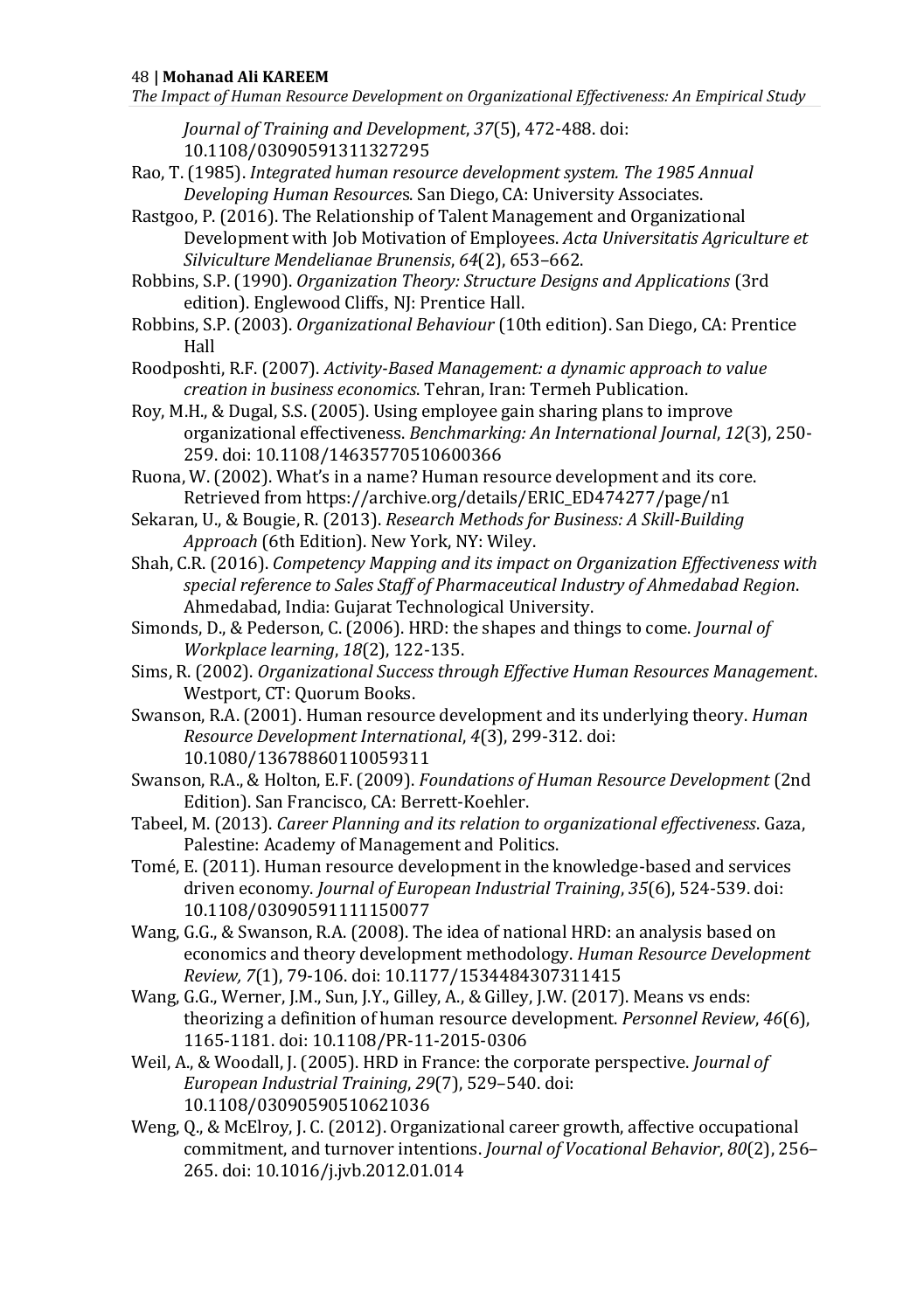- Wolfe, R.A., & Putler, D.S. (2002). How tight are the ties that bind stakeholder groups? *Organization Science*, *13*, 64-80. doi: 10.1287/orsc.13.1.64.544
- Zadeha, L.K., & Ghahremanib, M. (2016). Factors affecting organizational development (Case Study: Welfare office of East Azerbaijan province). *International Academic Journal of Organizational Behavior and Human Resource Management*, *3*(5), 46- 51.



*Figure 1. The SEM model analysis* 

# **Appendix 2. List of measurement items**

# **HRD practices:**

# *1.Talent Development*

- TD1. Our university\institute attracts and recruit the right talent
- TD2. Our university\institute identifies existing talent
- TD3. Our university\institute nurtures and develop talent
- TD4. Our university\institute ensures the talent engagement
- TD5. Our university\institute ensures the talent retention

# *2.Training and Development*

T&D1. Our university\institute has effective training and development programs T&D2. The activities of training development programs provided enable to improve skills, knowledge, attitude change, new capability of the employee.